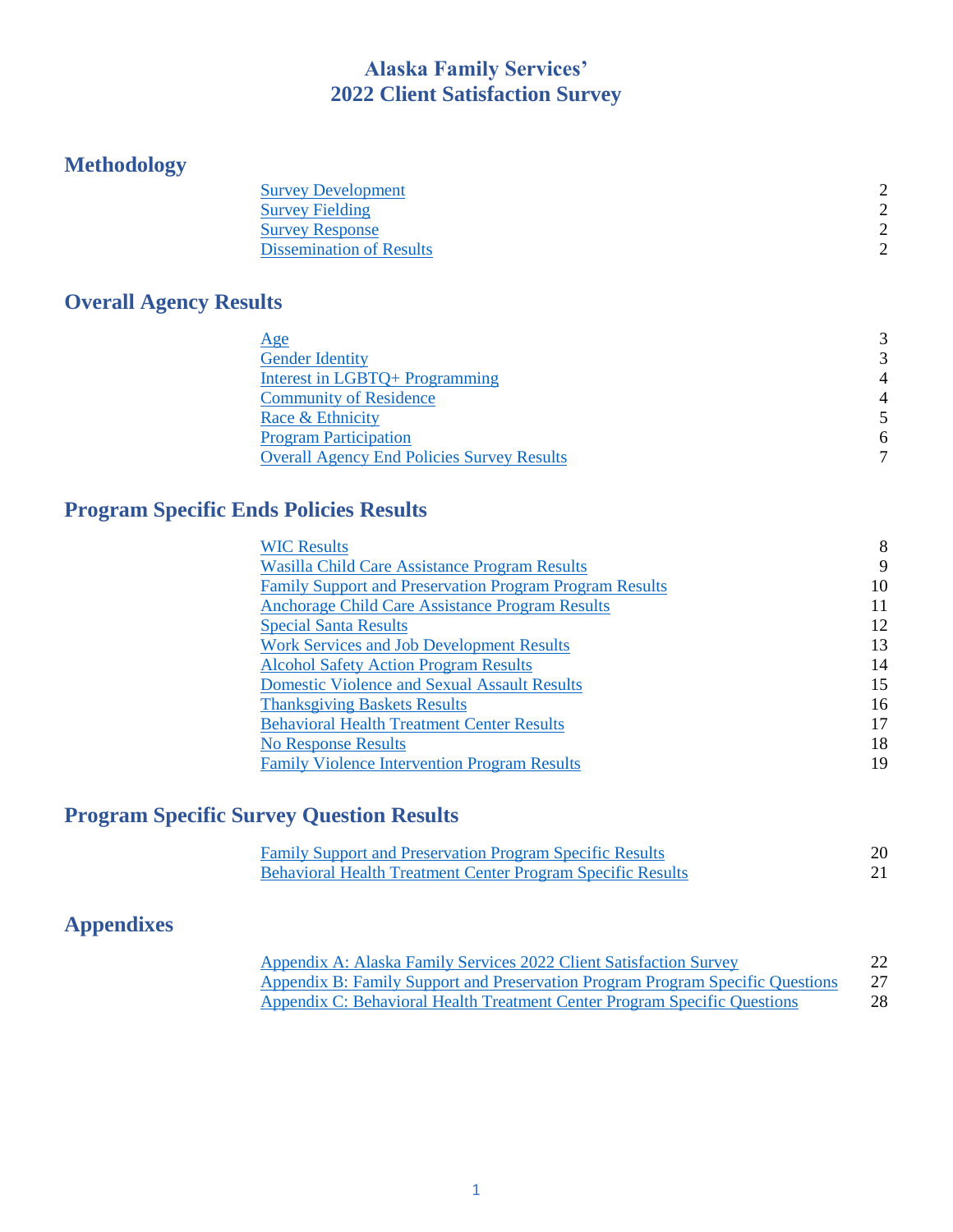# **Methodology**

### <span id="page-1-0"></span>Survey Development

Alaska Family Services' Performance and Quality Improvement (PQI) Committee revised the 2021 client satisfaction survey for use in 2022. PQI Committee members started in December 2021 by revising three questions identified in last year's survey as not valid. Once those questions were re-written to better measure what they were intended to measure, the PQI Committee solicited feedback from all program managers on the draft survey. Each program manager also had the opportunity to add program specific questions for clients of their program. Both the Family Support and Preservation Program (FSPP) and the Behavioral Health Treatment Center (BHTC) requested to add program specific questions to the survey. Based on the feedback received the survey was revised once more and sent out for final review by the committee and program managers. The survey was finalized in early January 2022. A copy of the survey instrument without program specific survey questions is included at the end of this report as Appendix A. FSPP program specific questions are attached as Appendix B and BHTC program specific Questions are attached as Appendix C.

### <span id="page-1-1"></span>Survey Fielding

In December and January, the committee finalized the fielding plan for the survey, including incentives to participation.<sup>1</sup> After soliciting feedback from program managers, the committee decided on a mixedmethods approach of paper and online survey. The CEO converted the survey to an online instrument. The survey launched January 19, 2022. Survey completion numbers were shared weekly with program managers. The survey closed on March 19, 2022.

#### <span id="page-1-2"></span>Survey Response

 $\overline{\phantom{a}}$ 

A total of 207 of Alaska Family Services clients completed the survey. Gathering feedback from clients about their experience with Alaska Family Services has been and continues to be critically important to us. Client feedback helps us evaluate our services, develop performance targets, and identify opportunities to better serve our communities. We thank the individuals who took the time to participate in this survey.

#### <span id="page-1-3"></span>Dissemination of Results

Preliminary results were shared with the board at the April board meeting. Program specific results will be shared in summary reports with each program manager and program team. This complete report will be shared on the AFS website, via social media, and as part of the Annual Board Retreat.

<sup>&</sup>lt;sup>1</sup> Following the close date of the survey, the PQI Committee raffled off four \$50 Fred Meyer gift cards to respondents who entered their email in the raffle.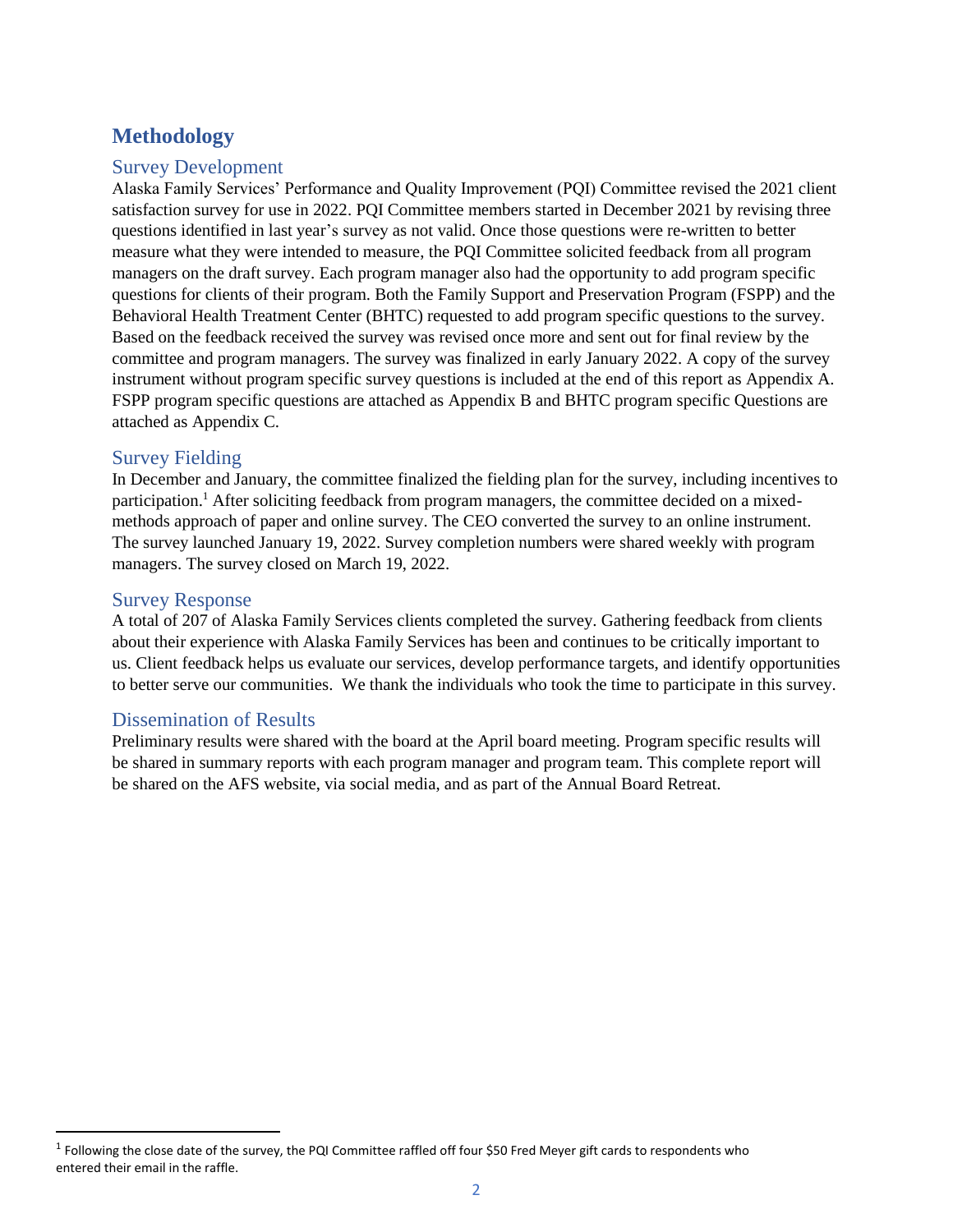# **Overall Agency Results**

#### <span id="page-2-0"></span>Age

Almost half of AFS clients who responded to the survey are between the ages of 25 and 34 (48 percent).





Note: Nine respondents did not answer this question.

#### <span id="page-2-1"></span>Gender Identity

Over three-quarters of clients who responded to the survey identified as female (81 percent).

|  |  |  |  | Table 1. With which gender(s) do you most identify? (select all that apply) |
|--|--|--|--|-----------------------------------------------------------------------------|
|--|--|--|--|-----------------------------------------------------------------------------|

| <b>Selected Answer</b>                | # of Responses | % Responses |
|---------------------------------------|----------------|-------------|
| Female                                | 160            | 81%         |
| Male                                  | 26             | 12%         |
| Non-binary                            |                | 1%          |
| Another gender option not listed here |                | 1%          |
| I prefer not to answer this question  | 9              | 5%          |
| <b>Total</b>                          | 198            | 100%        |

Note: Nine respondents did not answer this question.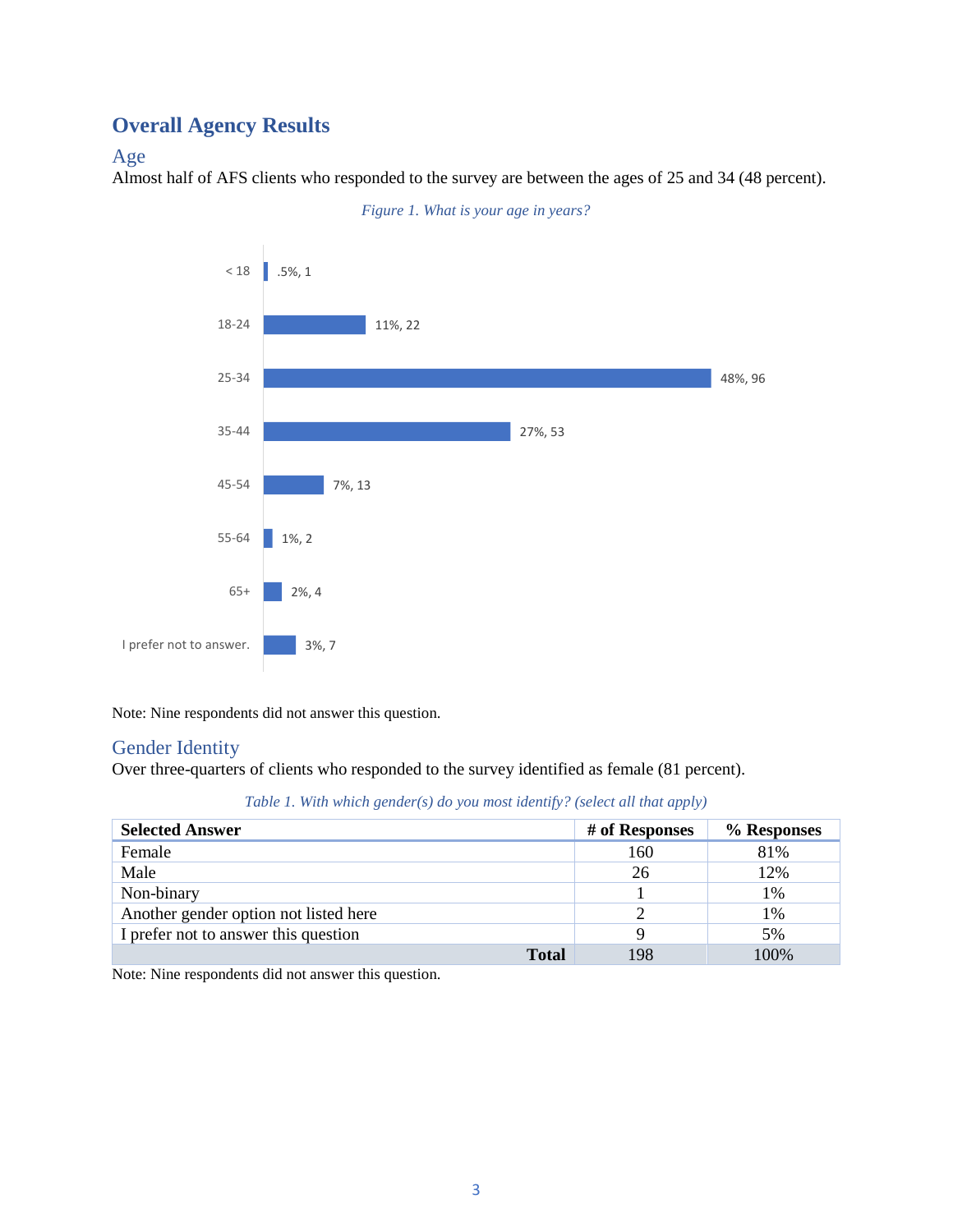### <span id="page-3-0"></span>Interest in LGBTQ+ Programming

AFS asked respondents about their interest in programming specific to the LGBTQ+ community. Sixteen percent of respondents indicated interest.

| <b>Response</b> | # of Responses | % Responses |
|-----------------|----------------|-------------|
| Yes             | 32             | 16%         |
| No              | 163            | 84%         |
| <b>Total</b>    | 195            | 100\%       |

*Table 2. Would you be interested in programming specific to the LQBTQ+ community?*

Note: Twelve respondents did not answer this question.

### <span id="page-3-1"></span>Community of Residence

Most survey respondents live in Wasilla (37 percent), followed by Palmer (28 percent) and Anchorage (21 percent).

| <b>Community</b> | # of Responses | % Responses |
|------------------|----------------|-------------|
| Wasilla          | 73             | 37%         |
| Palmer           | 55             | 28%         |
| Anchorage        | 42             | 21%         |
| Chickaloon       | 4              | 2%          |
| Willow           | 4              | 2%          |
| Kenai            | 4              | 2%          |
| Homer            | 3              | 1%          |
| Talkeetna        | 1              | .5%         |
| Valdez           | 1              | .5%         |
| Seward           | 1              | .5%         |
| Cordova          | 0              | $0\%$       |
| Other            | 10             | 5%          |
| <b>Total</b>     | 198            | 99.5%       |

#### *Table 3. Where do you live?*

Note: Other responses were Houston (5), Ohio (2), Eagle River (2), and Glennallen (1). Nine respondents did not answer this question.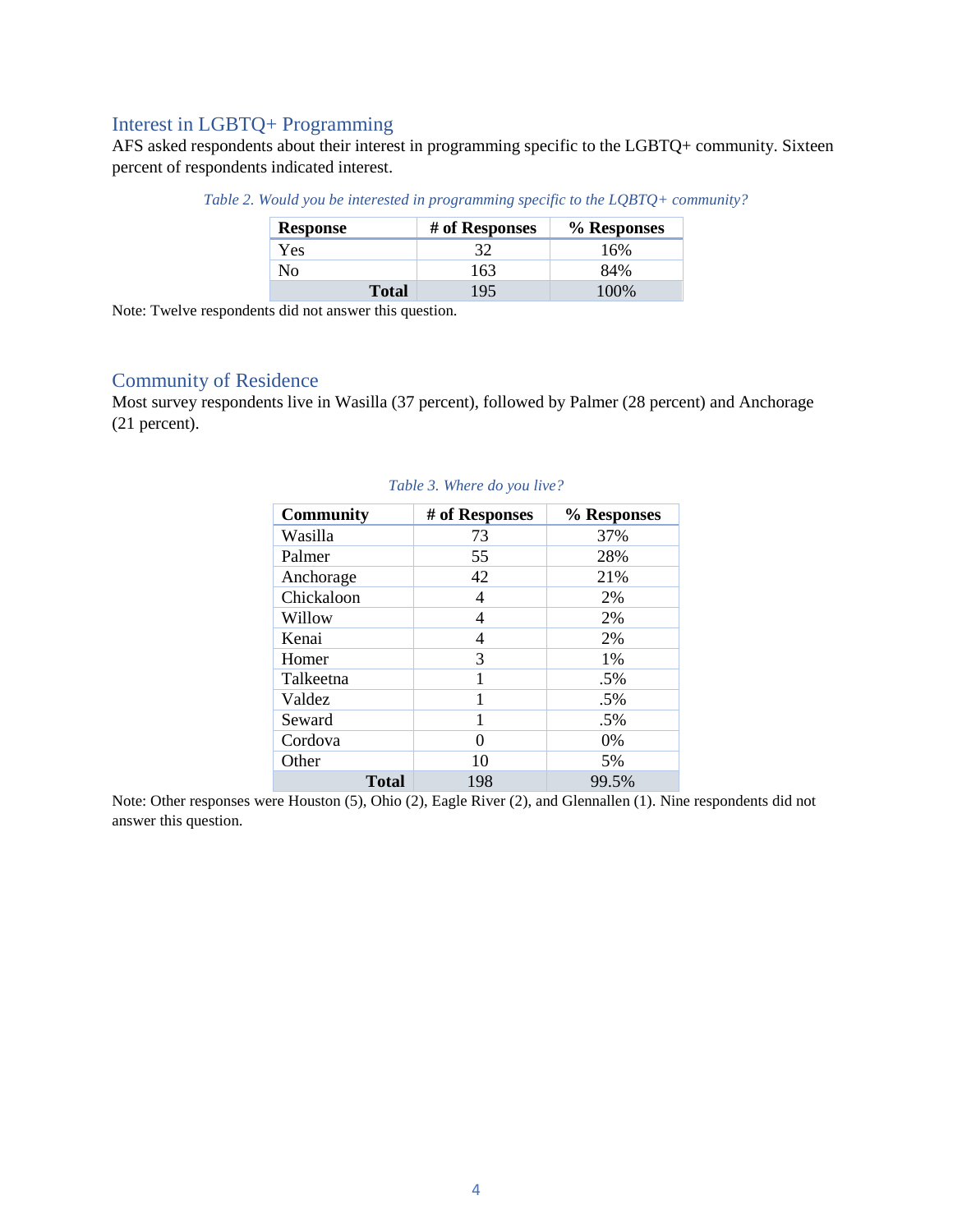## <span id="page-4-0"></span>Race & Ethnicity

When asked to identify the race and ethnicity categories that best described their identity, 13 percent of respondents identified as more than one race or ethnicity, and 1 percent identified as with a group not referenced in the question. Over half of survey respondents identified as White (69 percent), and onefifth identified as Alaska Native or American Indian (21 percent).

| <b>Race / Ethnicity</b>                                                                   | # of             | $%$ of           |
|-------------------------------------------------------------------------------------------|------------------|------------------|
|                                                                                           | <b>Responses</b> | <b>Responses</b> |
| White—For example, German, Irish, English                                                 | 136              | 69%              |
| American Indian or Alaska Native—For example, Tlingit, Athabaskan, Blackfeet Nation       | 41               | 21%              |
| Black or African American—For example, Jamaican, Haitian, Nigerian                        | 11               | 6%               |
| Hispanic or Latino—For example, Mexican or Mexican American, Cuban, Salvadoran            | 14               | 7%               |
| Asian—For example, Chinese, Filipino, Vietnamese, Korean                                  | 4                | 2%               |
| Another race, ethnicity or origin, please specify                                         | 2                | 1%               |
| Native Hawaiian or Other Pacific Islander—For example, Native Hawaiian, Samoan,<br>Tongan | 6                | 3%               |
| Middle Eastern or North African—For example, Lebanese, Iranian, Egyptian                  |                  | .5%              |
| I prefer not to answer this question                                                      | 12               | 6%               |
| No Answer                                                                                 | 10               | 5%               |
| <b>TOTAL</b>                                                                              | 237              | 120%             |

#### *Table 4. What categories best describe you? [select all that apply]*

Note(s): Other responses were Mexican, Chippewa Indian, Native American, German, and Italian. Twenty even respondents (13% of respondents) selected more than one category in their response to this question.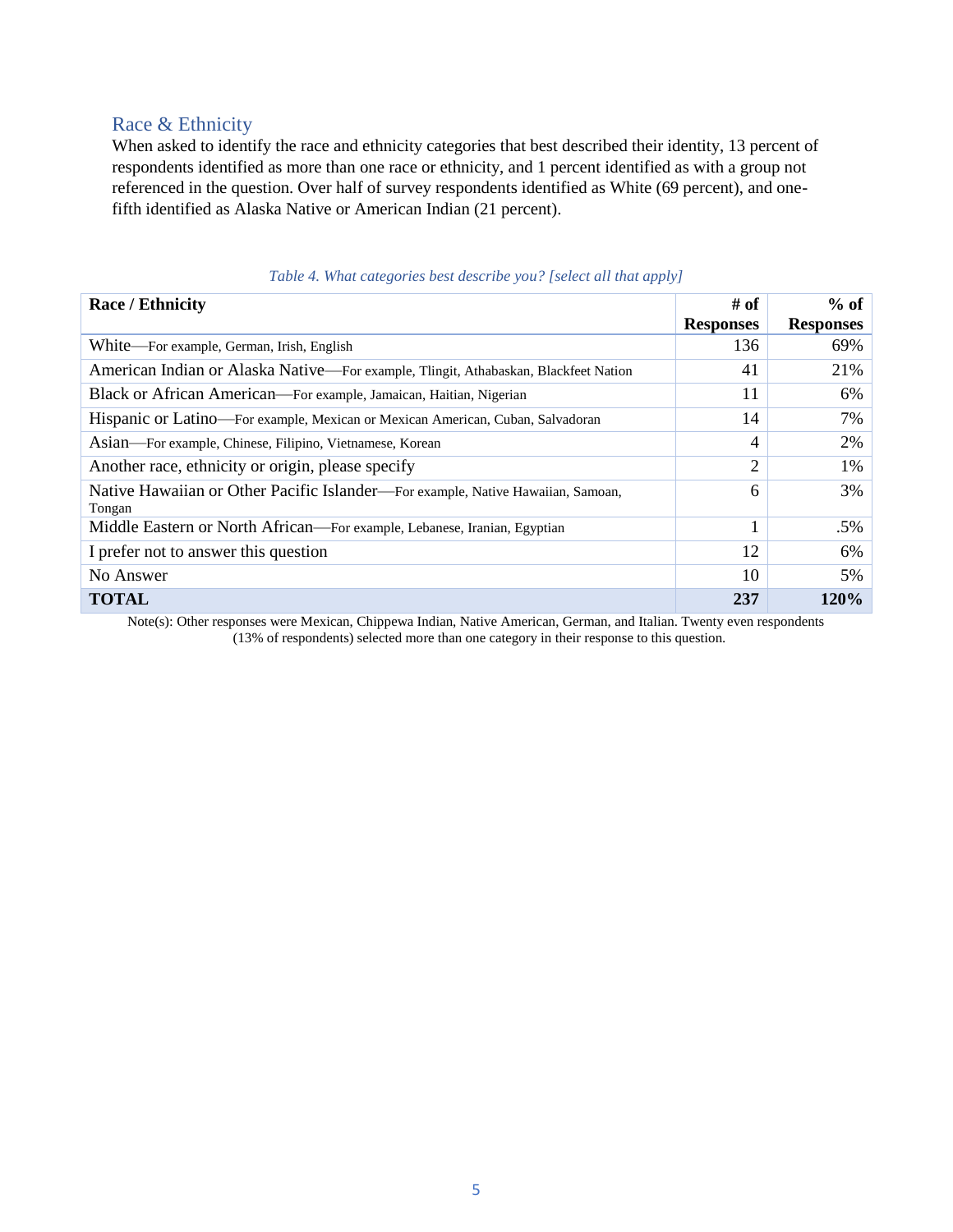### <span id="page-5-0"></span>Program Participation

Respondents were asked about which programs they had used at AFS. Clients could select any number of programs. Almost half of clients who responded to the survey had participated in more than one AFS program (44 percent), ranging from 2 programs up to 10 programs. Clients who participated in the survey had participated in 2 AFS programs on average.

| Program                                       | # of Responses | % of Responses |
|-----------------------------------------------|----------------|----------------|
| WIC-Wasilla                                   | 55             | 28%            |
| Child Care Assistance - Wasilla               | 49             | 25%            |
| Child Care Assistance-Anchorage               | 36             | 18%            |
| Special Santa                                 | 35             | 18%            |
| Work Services & Job Development               | 34             | 17%            |
| WIC-Palmer                                    | 34             | 17%            |
| Alcohol Safety Action Program (ASAP)          | 29             | 15%            |
| Domestic Violence and Sexual Assault Services |                |                |
| (Victim Services)                             | 26             | 13%            |
| <b>Family Support</b>                         | 22             | 11%            |
| <b>Thanksgiving Baskets</b>                   | 22             | 11%            |
| <b>Behavioral Health Treatment Center</b>     | 18             | 9%             |
| <b>Breastfeeding Peer Counselors</b>          | 15             | 8%             |
| <b>Family Contact</b>                         | $\overline{7}$ | 3%             |
| Legal Advocate                                | 5              | 2%             |
| Parents as Teachers                           | $\overline{4}$ | 2%             |
| WIC - Kenai                                   | $\overline{4}$ | 2%             |
| <b>Batterer's Intervention Program</b>        | 3              | 1%             |
| Circles of Support                            | $\overline{2}$ | 1%             |
| FIT Court Family Contact                      | $\overline{2}$ | 1%             |
| <b>Anger Management</b>                       | $\overline{2}$ | 1%             |
| WIC-Homer                                     | $\overline{2}$ | 1%             |
| WIC-Seward                                    | $\overline{2}$ | 1%             |
| No Response                                   | 9              | 4%             |
| <b>Total</b>                                  |                | 100%           |

*Table 5. What programs have you used at Alaska Family Services? [select all that apply]*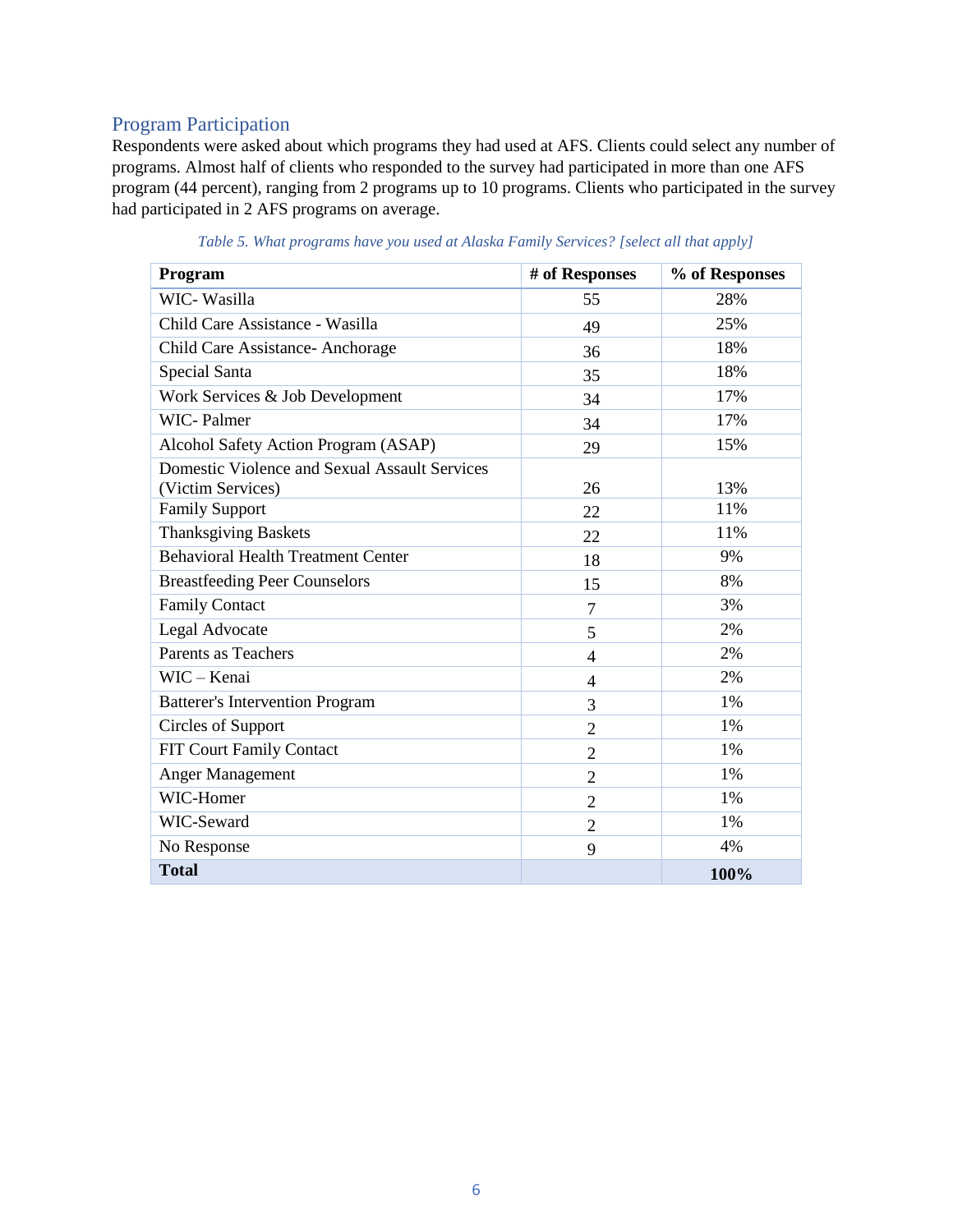#### Overall Agency Ends Policies Survey Results

Client responses to survey questions related to AFS ends policies were very positive. For all questions, over 80 percent of respondents reported strong agreement or agreement with the question.

*Figure 2. Summary Results for Questions 1-10*

Strongly Agree Agree Disagree Strongly Disagree

<span id="page-6-0"></span>

*\* Twenty-one respondents indicated their family was not involved in the services they received.*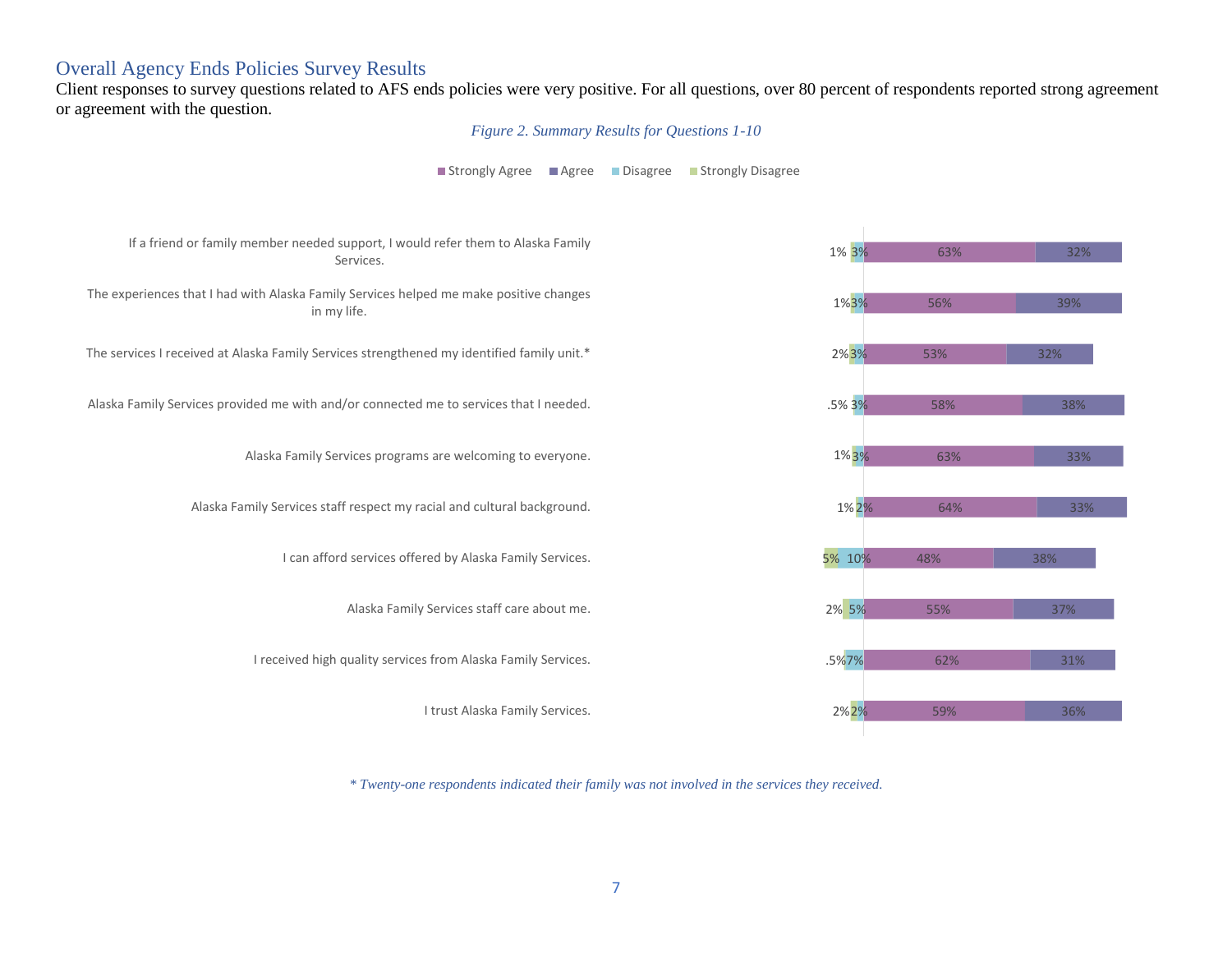# **Program Specific Ends Policies Results**

# WIC Ends Policies Survey Results

A total of 90 clients said that they participated in WIC and 15 clients said they utilized Breastfeeding Peer Counselors. WIC results include respondents who indicated they participated in WIC at all WIC locations and respondents who utilized Breastfeeding Peer Counselors. Client responses to survey questions related to AFS ends policies were very positive. For all questions, over 85 percent of respondents reported strong agreement or agreement with the question. *Figure 3. Summary Results for Questions 1-10*

<span id="page-7-0"></span>

*\* Six respondents indicated their family was not involved in the services they received.*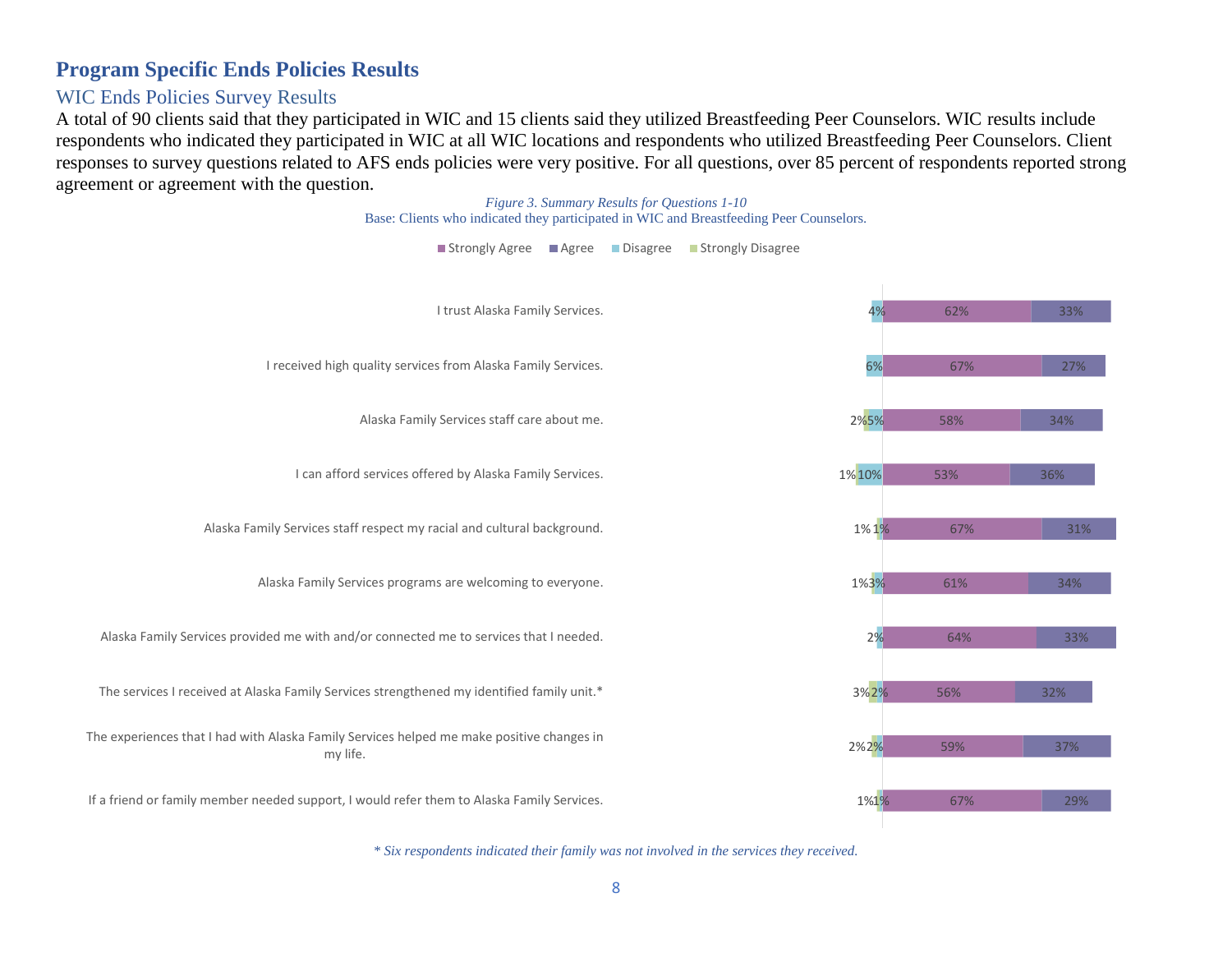### Wasilla Child Care Assistance Program (CCAP) Ends Policies Survey Results

A total of 49 clients said that they participated in CCAP Wasilla services. Client responses to survey questions related to AFS ends policies were very positive. For all questions, 90 percent of respondents and above reported strong agreement or agreement with the question.

#### *Figure 4. Summary Results for Questions 1-10* Base: Clients who indicated they participated in CCAP Wasilla.

<span id="page-8-0"></span>

*\* Two respondents indicated their family was not involved in the services they received*

*.*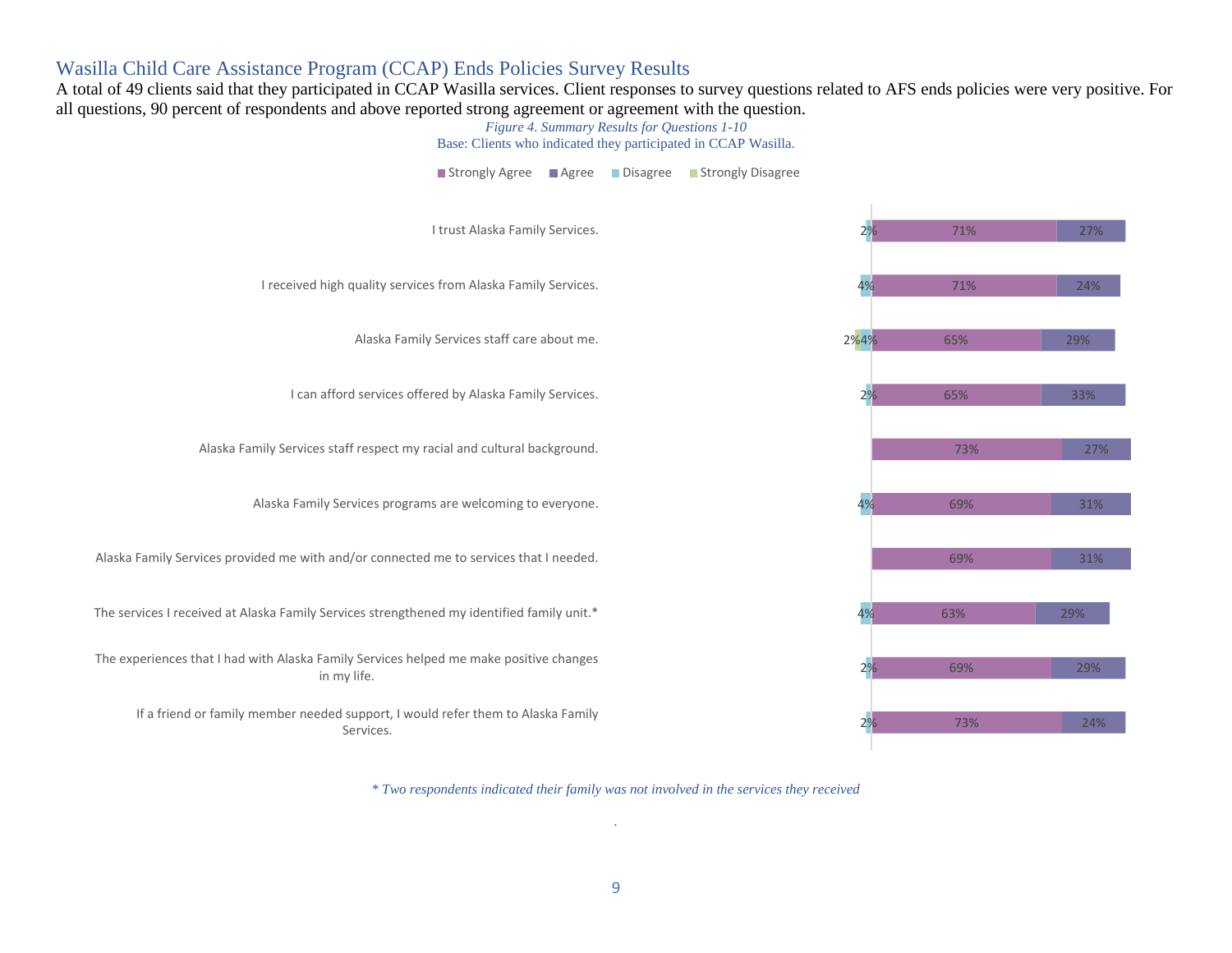#### Family Support and Preservation Program (FSPP) Ends Policies Survey Results

A total of 22 clients said that they participated in Family Support, 7 clients participated in Family Contact, 2 clients participated in Circles of Support, 4 clients participated in Parents as Teachers, and 2 clients participated in FIT Court Family Contact. FSPP results include the 32 respondents who indicated they participated in Family Support, Family Contact, Circles of Support, Parents as Teachers, and/or FIT Court Family Contact. Client responses to survey questions related to AFS ends policies were very positive. For all questions, 85 percent of respondents and above reported strong agreement or agreement with the question.

*Figure 5. Summary Results for Questions 1-10*  Base: Clients who indicated they participated in FSPP services.

■ Strongly Agree ■ Agree ■ Disagree ■ Strongly Disagree

<span id="page-9-0"></span>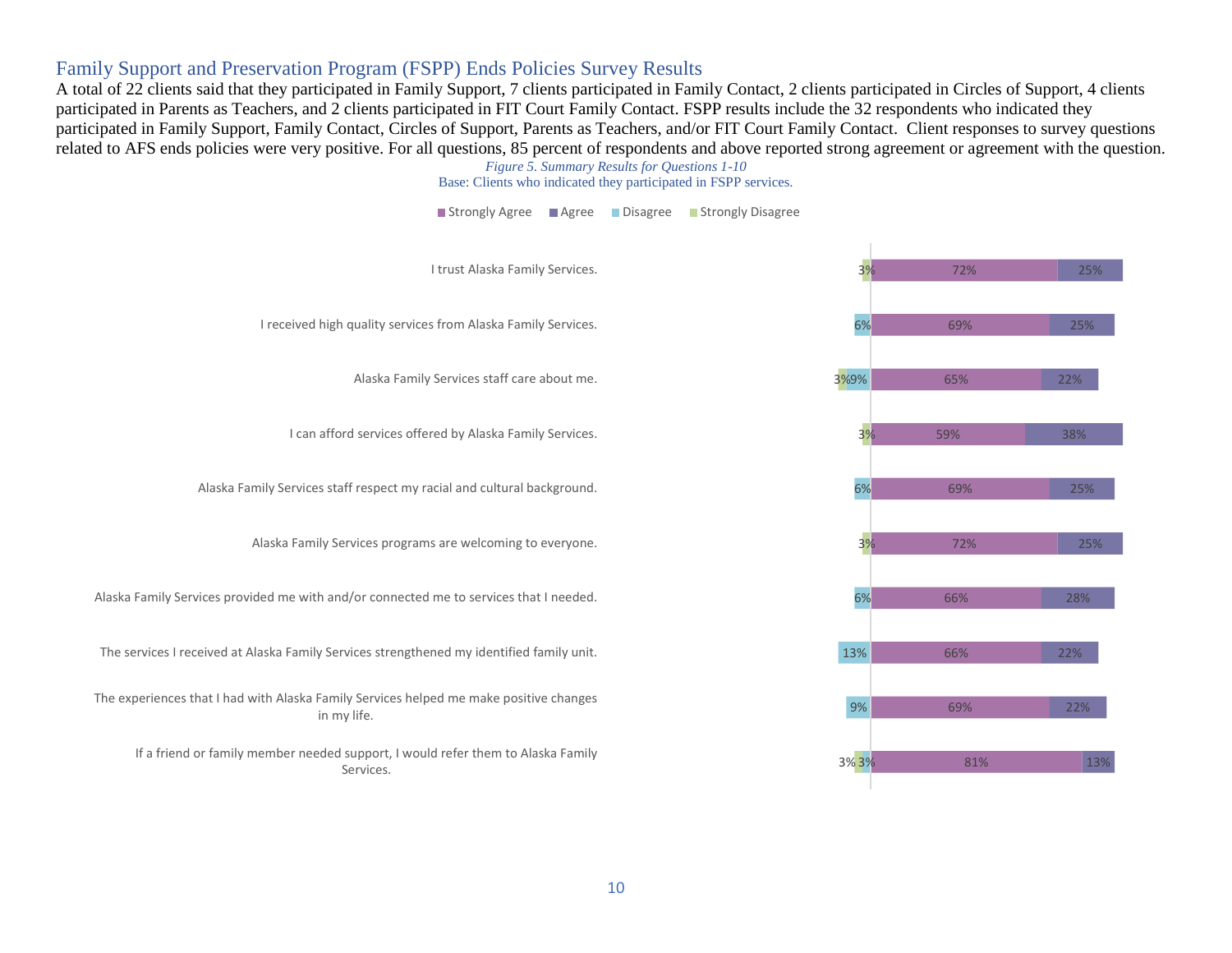### Anchorage Child Care Assistance Program (CCAP) Ends Policies Survey Results

A total of 36 clients said that they participated in CCAP Anchorage. Client responses to survey questions related to AFS ends policies were very positive. For all questions, over 80 percent of respondents reported strong agreement or agreement with the question.

> *Figure 6. Summary Results for Questions 1-10* Base: Clients who indicated they participated in CCAP Anchorage.

<span id="page-10-0"></span>

*\* Four respondents indicated their family was not involved in the services they received.*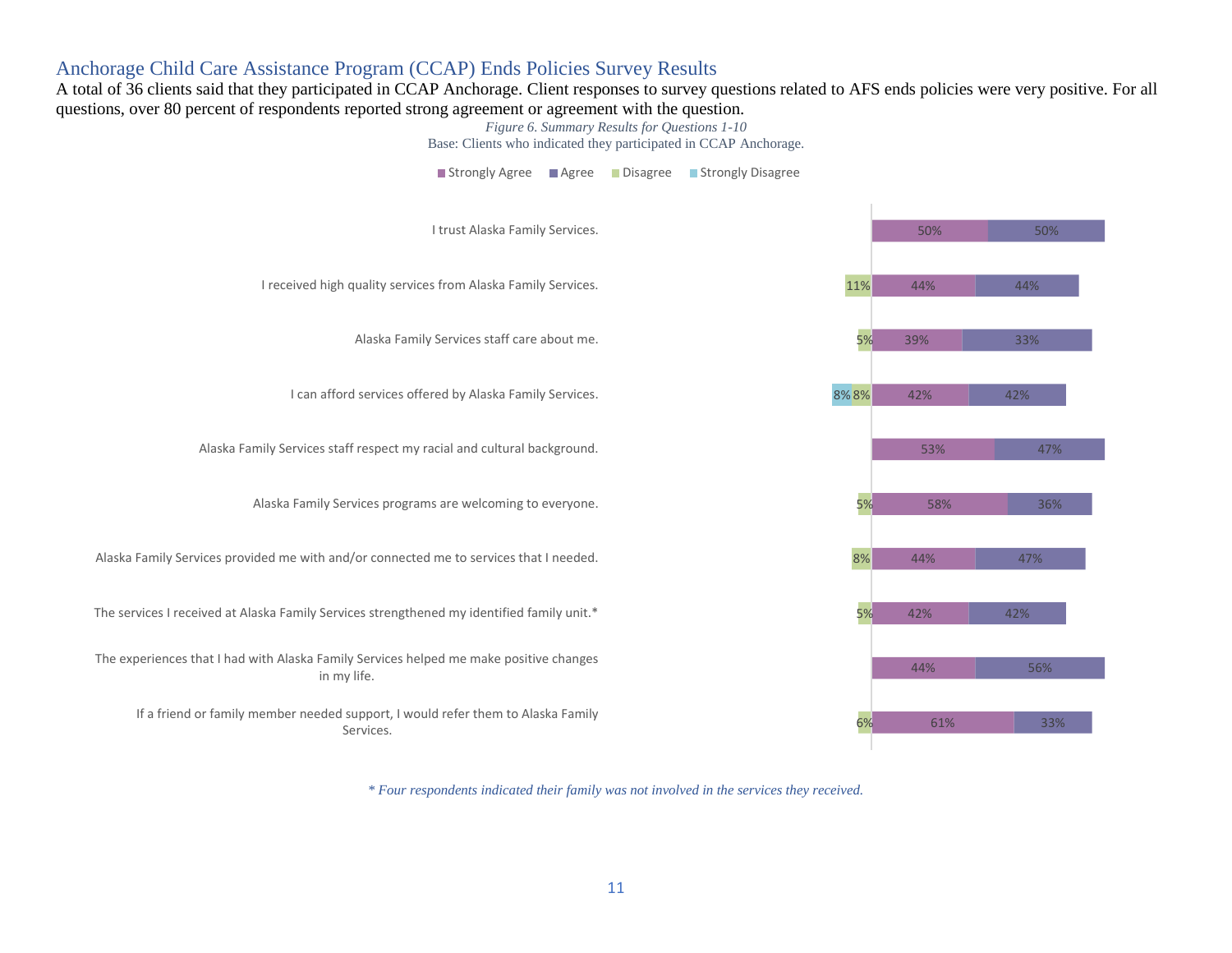#### Special Santa Ends Policies Survey Results

A total of 35 clients said that they participated in Special Santa. Client responses to survey questions related to AFS ends policies were very positive. For all questions, over 90 percent of respondents reported strong agreement or agreement with the question.

#### *Figure 7. Summary Results for Questions 1-10* Base: Clients who indicated they participated in Special Santa.

<span id="page-11-0"></span>

*\* Three respondents indicated their family was not involved in the services they received.*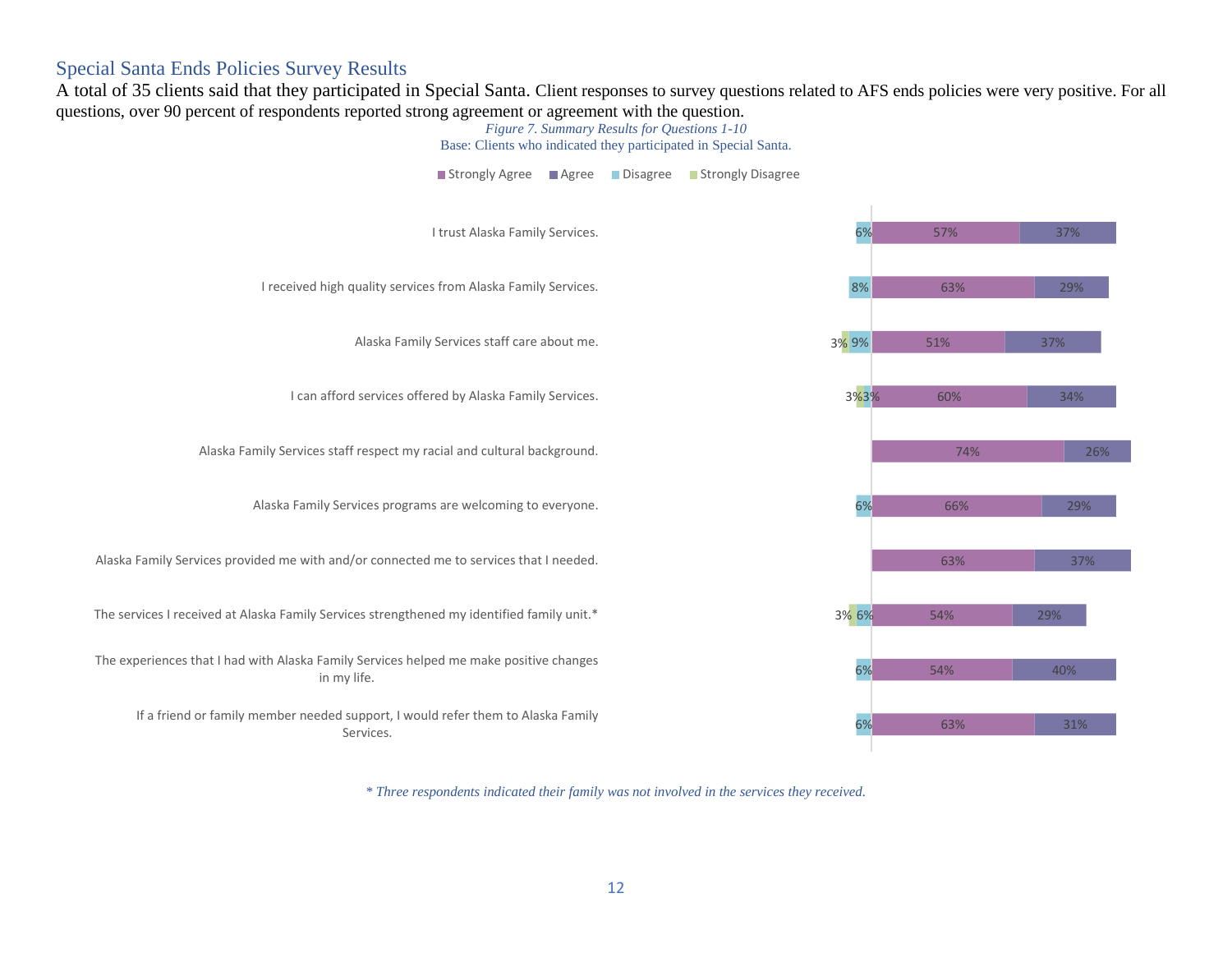## Work Services and Job Development (WSJD) Ends Policies Survey Results

A total of 34 clients said that they participated in WSJD. Client responses to survey questions related to AFS ends policies were very positive. For all questions, over 85 percent of respondents reported strong agreement or agreement with the question.

<span id="page-12-0"></span>

*\* Two respondents indicated their family was not involved in the services they received.*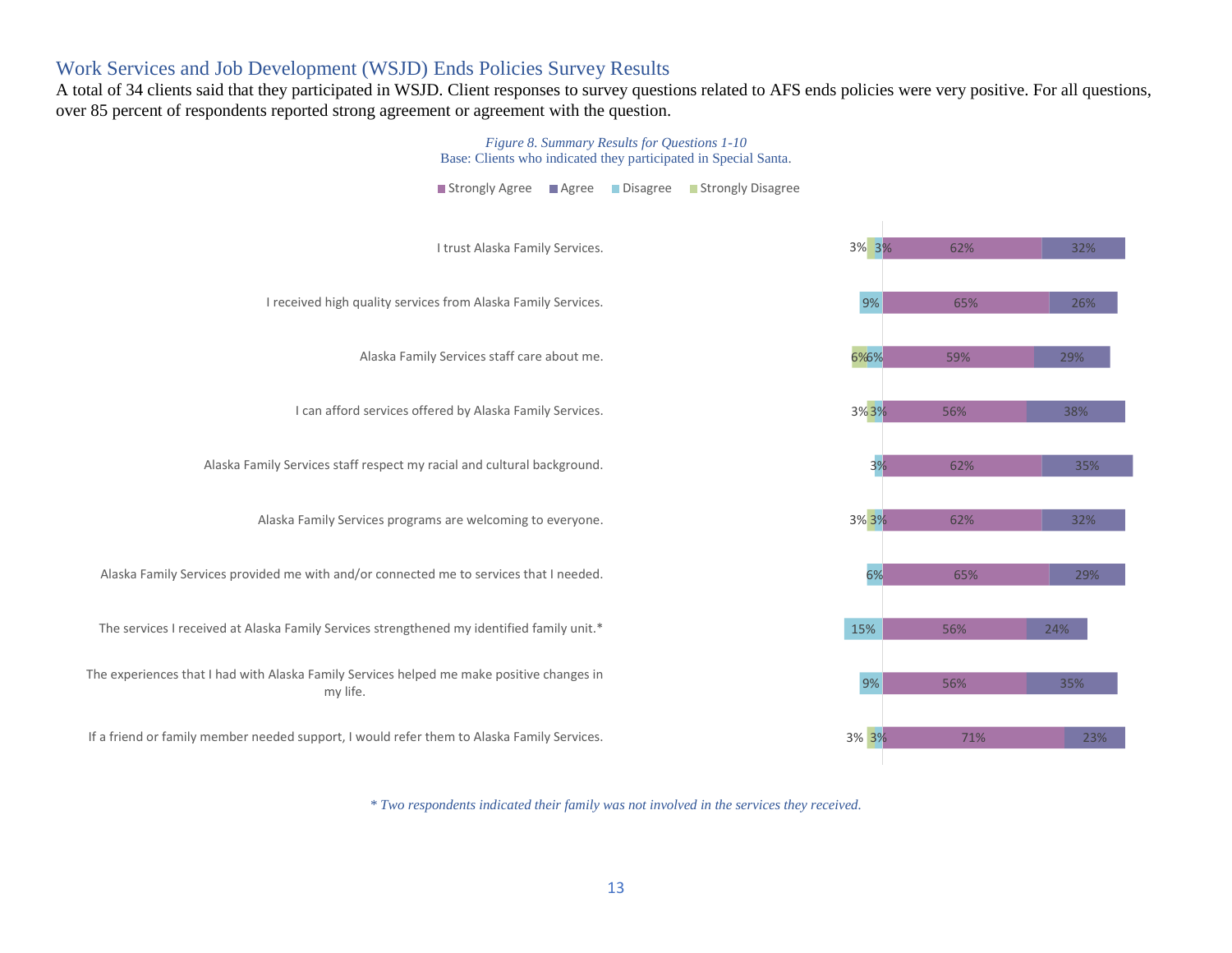#### Alcohol Safety Action Program (ASAP) Ends Policies Survey Results

A total of 29 clients said that they participated in ASAP services. Client responses to survey questions related to AFS ends policies were very positive. For all but one question, at least 85 percent of respondents and above reported strong agreement or agreement with the question.

<span id="page-13-0"></span>

*\* Eight respondents indicated their family was not involved in the services they received.*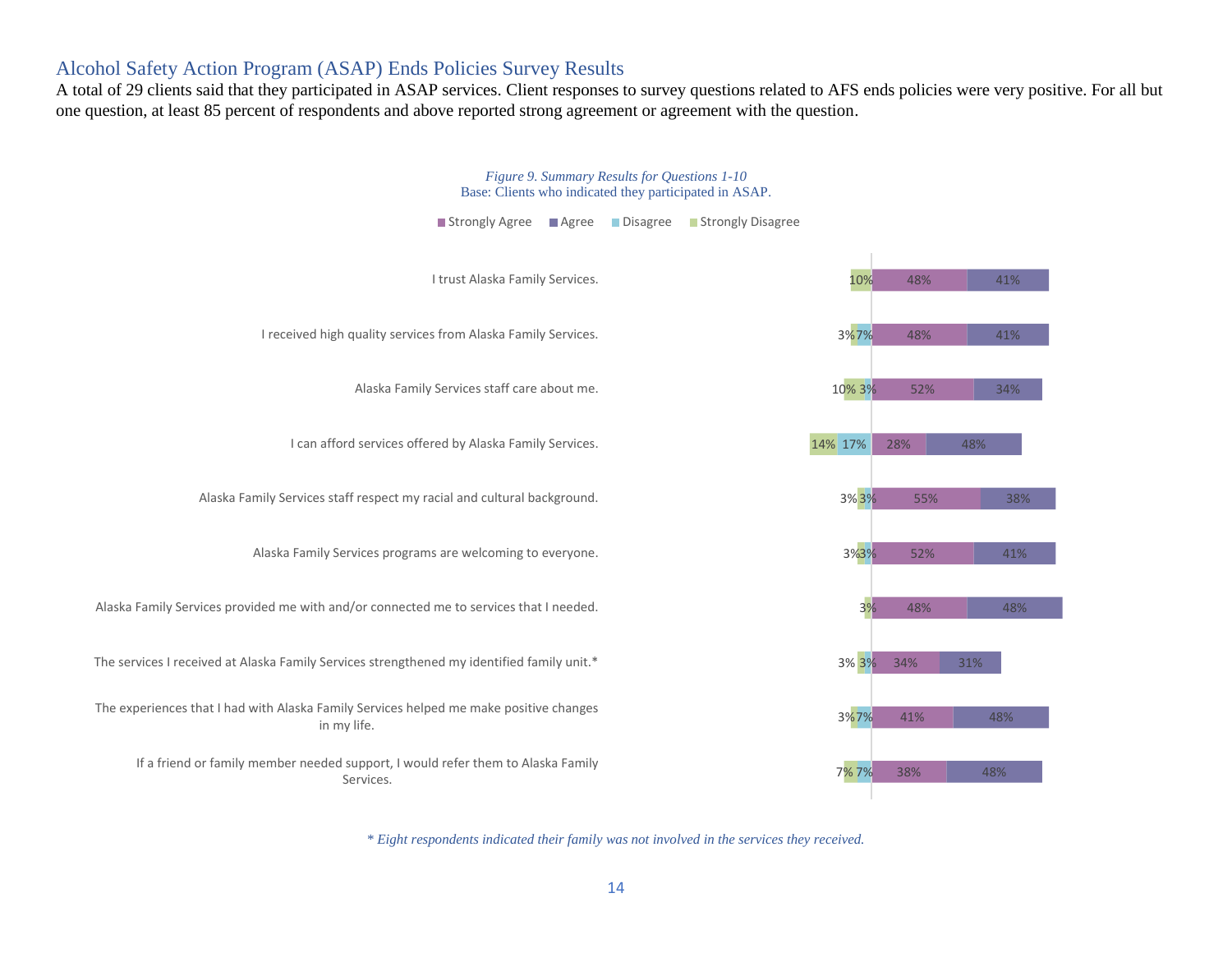#### Domestic Violence and Sexual Assault (DVSA) Ends Policies Survey Results

A total of 28 clients said that they participated in DVSA Services and 5 clients said they utilized the Legal Advocate. DVSA results include respondents who indicated they participated in DVSA Services and respondents who utilized the Legal Advocate. Client responses to survey questions related to AFS ends policies were very positive. For all questions, 85 percent of respondents and above reported strong agreement or agreement with the question.

#### *Figure 10. Summary Results for Questions 1-10*  Base: Clients who indicated they participated in DVSA Services and Legal Advocate.

■ Strongly Agree ■ Agree ■ Disagree ■ Strongly Disagree

<span id="page-14-0"></span>

*\* Three respondents indicated their family was not involved in the services they received.*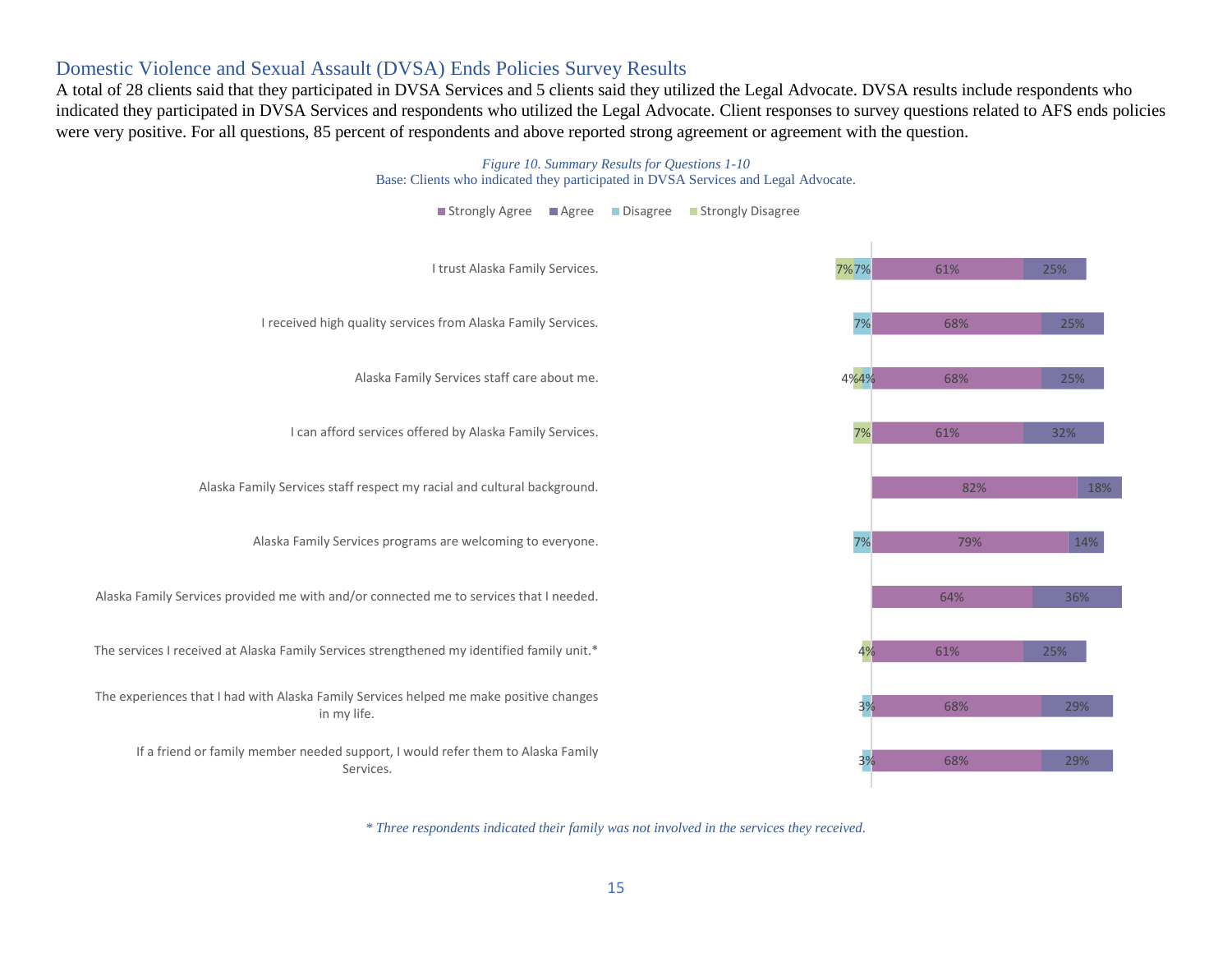## Thanksgiving Baskets Ends Policies Survey Results

A total of 22 clients said that they participated in Thanksgiving Baskets. Client responses to survey questions related to AFS ends policies were very positive. For all questions, 85 percent of respondents and above reported strong agreement or agreement with the question.

<span id="page-15-0"></span>

*respondents indicated their family was not involved in the services they received.*

*\* Two*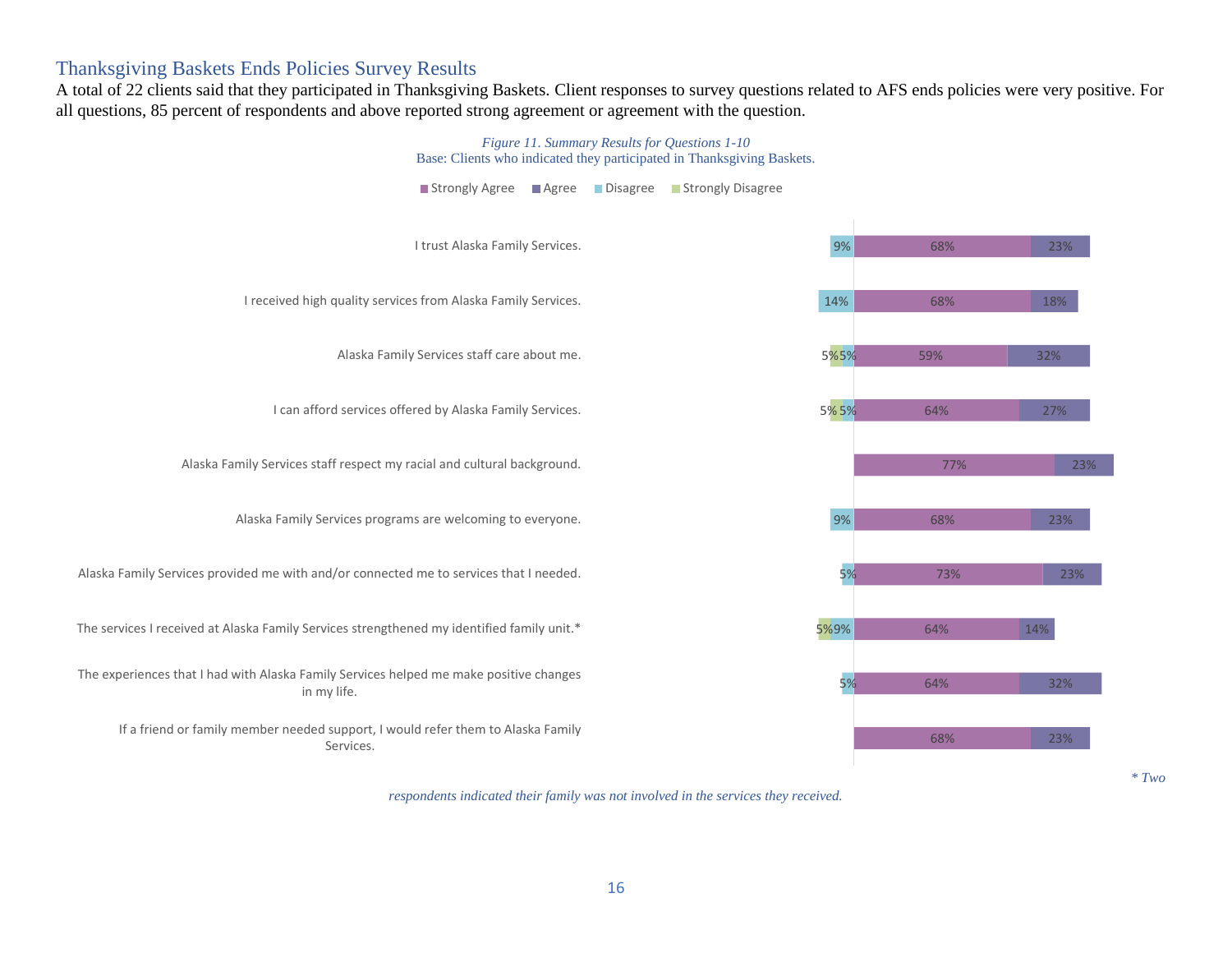### Behavioral Health Treatment Center (BHTC) Ends Policies Survey Results

A total of 18 clients said that they participated in BHTC services. Client responses to survey questions related to AFS ends policies were positive. For all but one question, 80 percent of respondents and above reported strong agreement or agreement with the question.

<span id="page-16-0"></span>

*\* Five respondents indicated their family was not involved in the services they received.*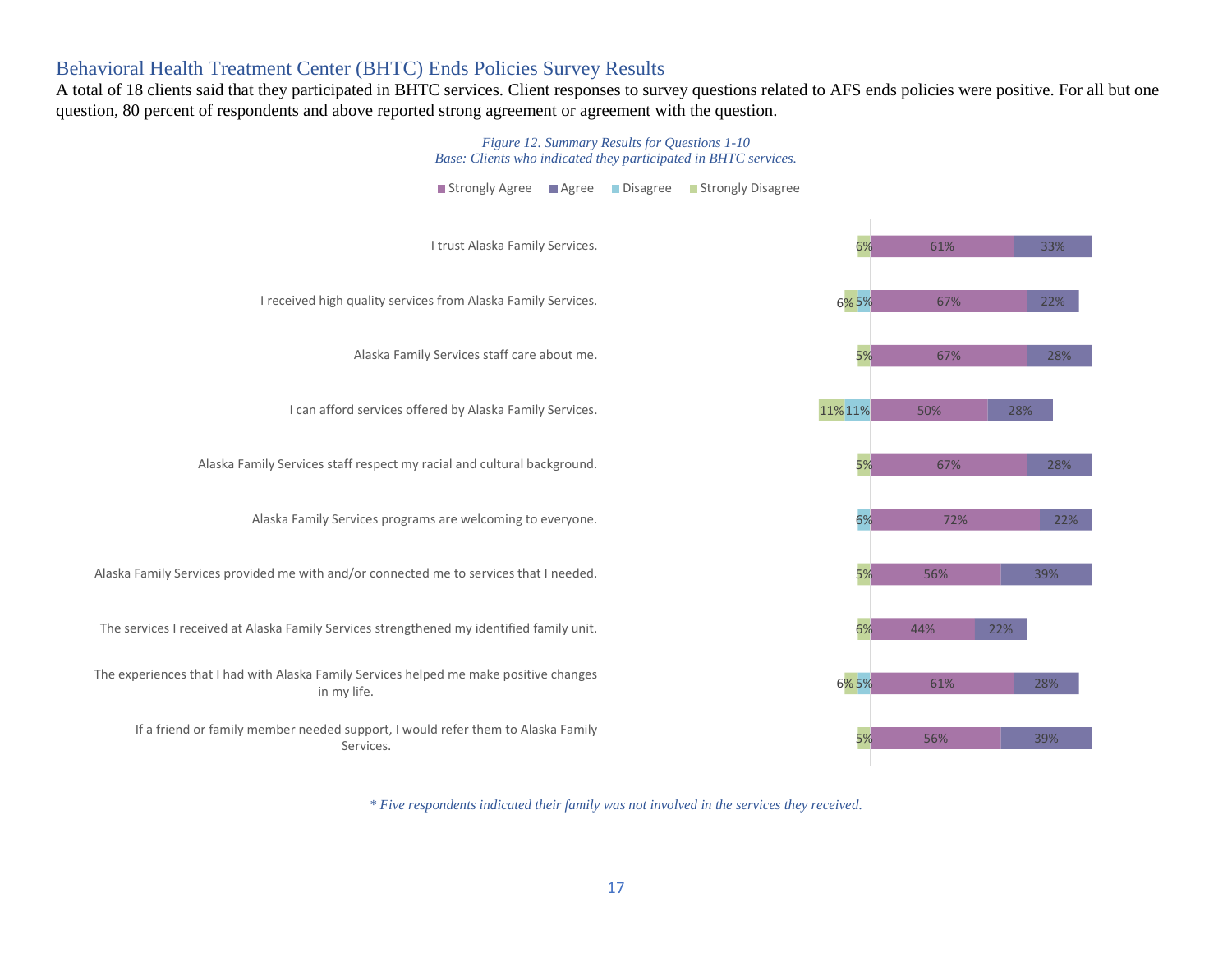### No Response Ends Policies Survey Results

A total of 9 clients did not identify the program in which they participated. Client responses to survey questions related to AFS ends policies were very positive. For all but one question 80 percent of respondents and above reported strong agreement or agreement with the question.

<span id="page-17-0"></span>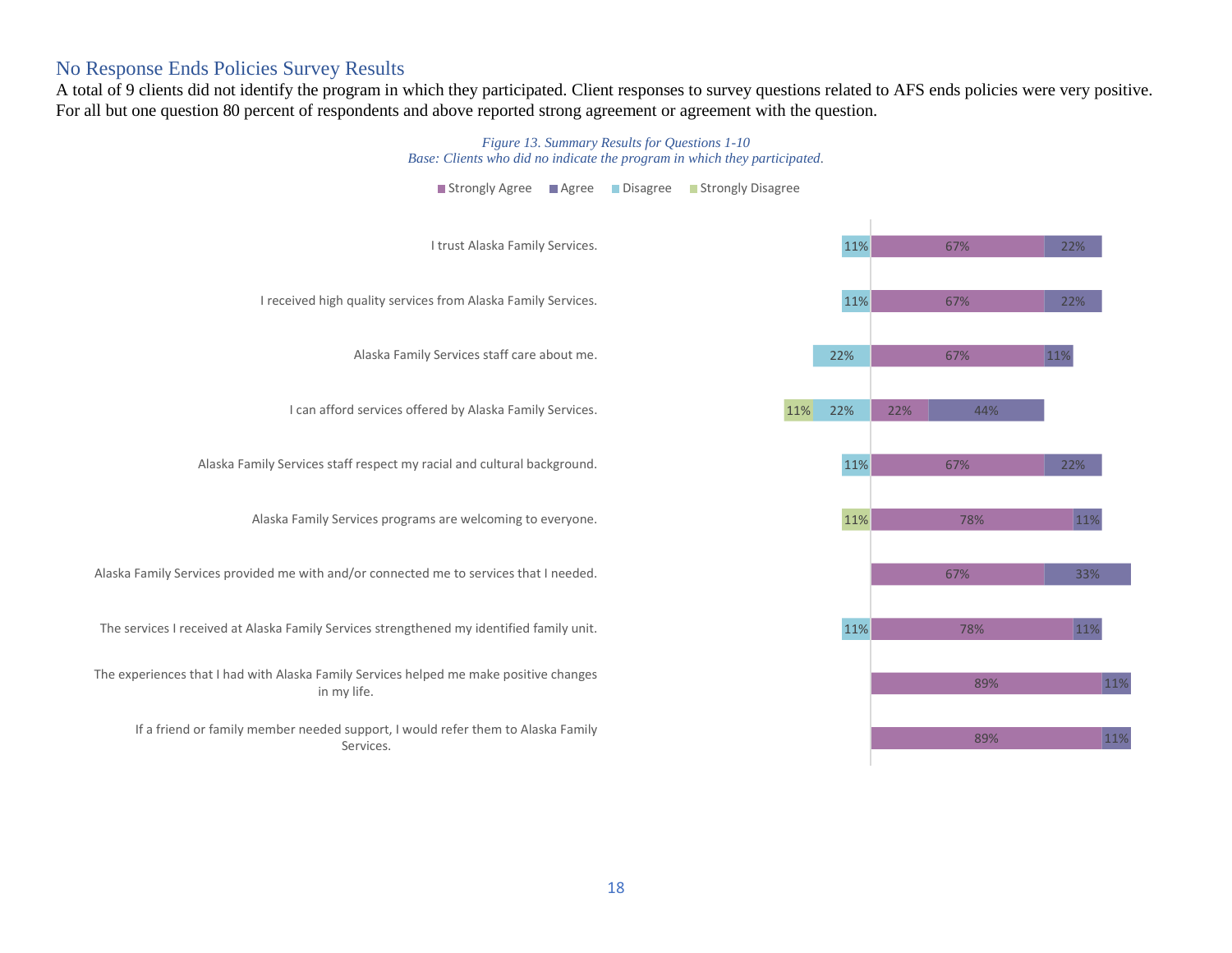#### Family Violence Intervention Program (FVIP) Ends Policies Survey Results

A total of 3 clients said that they participated in the Batterer's Intervention Program and 2 clients participated in Anger Management. FVIP results include respondents who indicated they participated in the Batter's Intervention Program and Anger Management. Client responses to survey questions related to AFS ends policies were very positive. For all but one question 80 percent of respondents and above reported strong agreement or agreement with the question.

<span id="page-18-0"></span>![](_page_18_Figure_2.jpeg)

*\* One respondent indicated their family was not involved in the services they received.*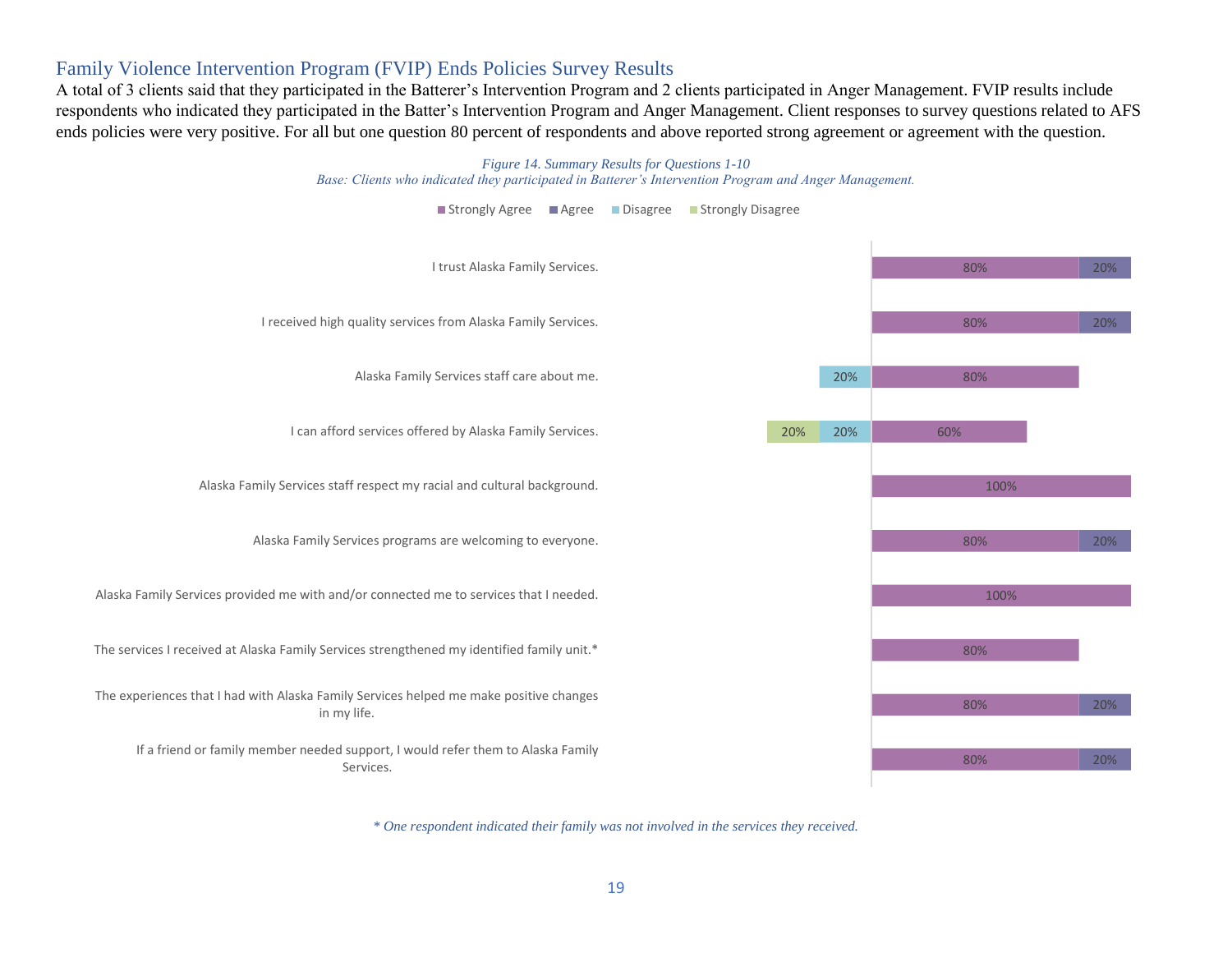## **Program Specific Survey Question Results**

# Family Support and Preservation Program (FSPP) Program Specific Survey Question Results

A total of 32 clients said they participated in at least one of the Family Support and Preservation Program (FSPP) services. Of those 32 clients, 30 responded to the FSPP program specific survey questions. Client responses to program specific survey questions were very positive. For all questions, 80 percent of respondents and above reported strong agreement or agreement with the question.

> *Figure 15. Summary Results for FSPP Program Specific Survey Questions*  Base: FSPP clients who completed the program specific survey questions.

Strongly Agree Agree Disagree Strongly Disagree

<span id="page-19-0"></span>![](_page_19_Figure_5.jpeg)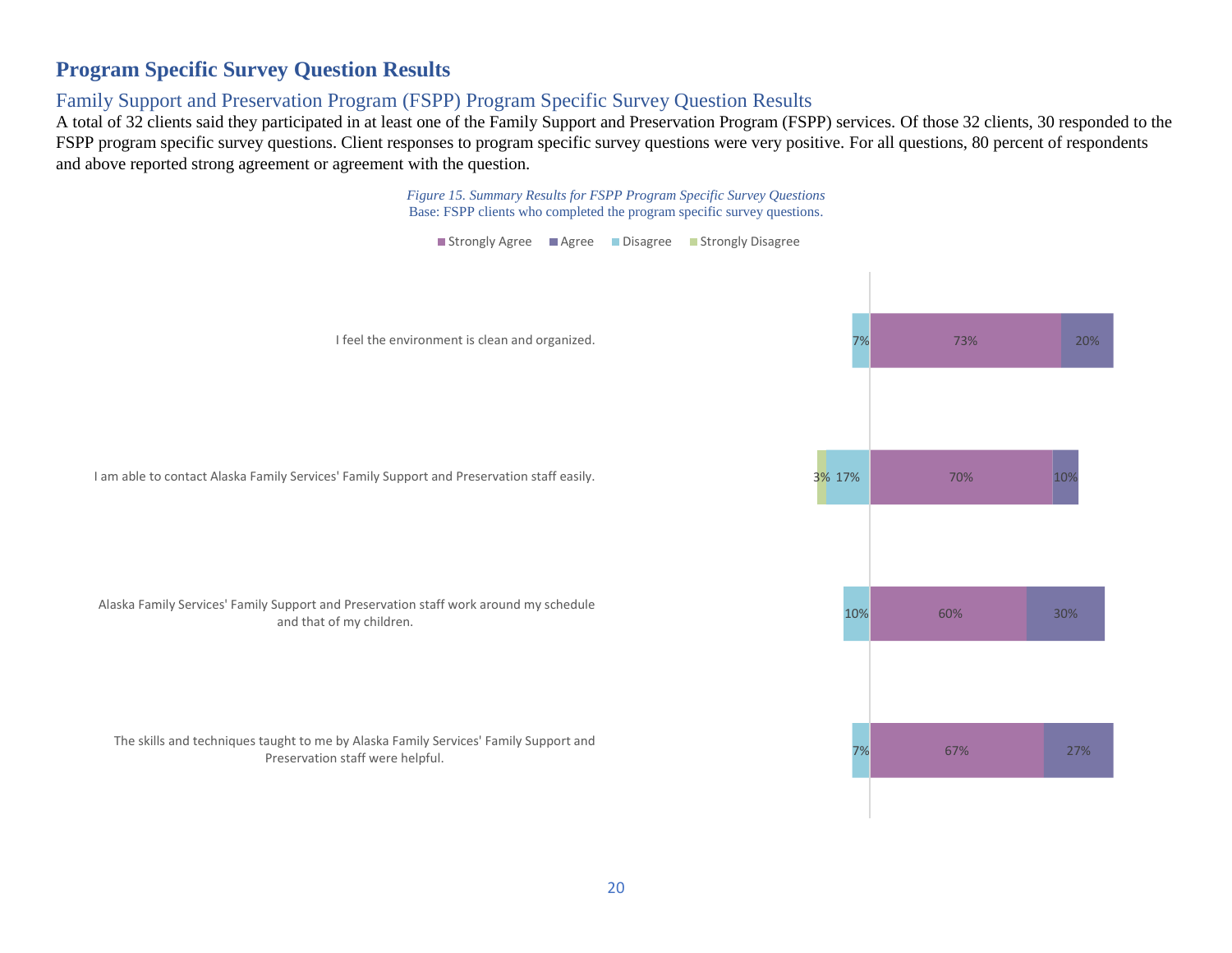## Behavioral Health Treatment Center (BHTC) Program Specific Survey Question Results

A total of 18 clients said they participated in Behavioral Health Treatment Center (BHTC) services. Of those 18 clients, 13 responded to the BHTC program specific survey questions. Client responses to program specific survey questions were very positive. For all questions, 80 percent of respondents and above reported strong agreement or agreement with the question.

<span id="page-20-0"></span>![](_page_20_Figure_2.jpeg)

*\*Three respondents indicated they did not use telehealth services*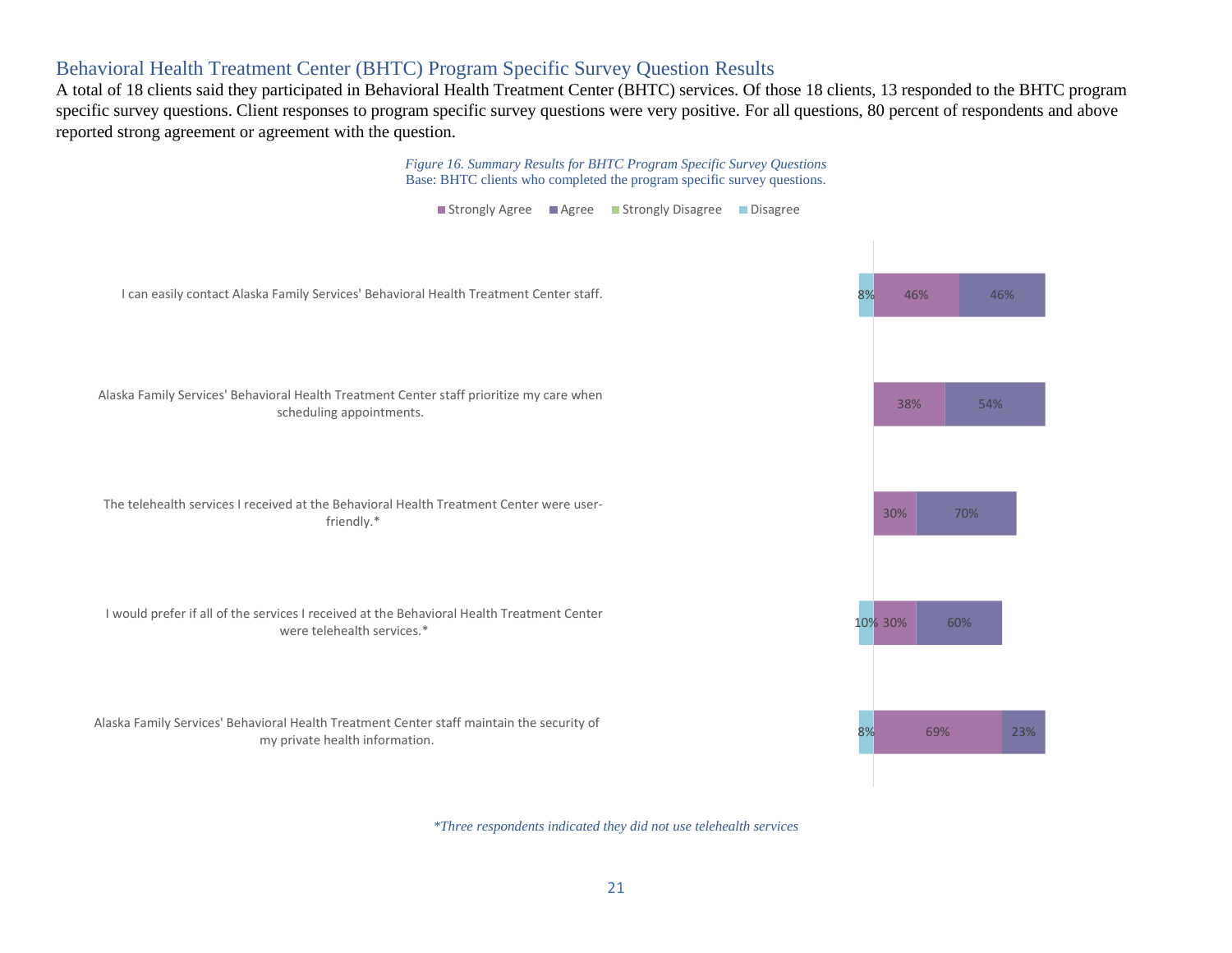# <span id="page-21-0"></span>**Appendixes**

#### Appendix A

#### Alaska Family Services 2022 Client Satisfaction Survey

 $\Box$  $\Box$ 

 $\overline{\phantom{a}}$  , and the contribution of the contribution of the contribution of the contribution of the contribution of the contribution of the contribution of the contribution of the contribution of the contribution of the

 $\Box$  $\Box$ 

 $\Box$ 

 $\overline{\phantom{a}}$  , and the contribution of the contribution of the contribution of the contribution of the contribution of the contribution of the contribution of the contribution of the contribution of the contribution of the  $\overline{\phantom{a}}$  , and the contribution of the contribution of the contribution of the contribution of the contribution of the contribution of the contribution of the contribution of the contribution of the contribution of the

- 1. I trust Alaska Family Services.
	- □ Strongly Agree
		- □ Agree
	- □ Disagree
	- □ Strongly Disagree
	- Comments:
- 2. I received high quality services from Alaska Family Services.
	- □ Strongly Agree
	- □ Agree
	- □ Disagree
	- □ Strongly Disagree
	- Comments:  $\overline{\phantom{a}}$  , and the contribution of the contribution of the contribution of the contribution of the contribution of the contribution of the contribution of the contribution of the contribution of the contribution of the

#### 3. Alaska Family Services staff care about me.

- □ Strongly Agree
- □ Agree
- □ Disagree
- □ Strongly Disagree
- Comments:
- 4. I can afford services offered by Alaska Family Services.
	- □ Strongly Agree
	- □ Agree
	- □ Disagree
	- □ Strongly Disagree
	- Comments:  $\Box$

5. Alaska Family Services staff respect my racial and cultural background.

- □ Strongly Agree
- □ Agree
- □ Disagree
- □ Strongly Disagree
- Comments:
- 6. Alaska Family Services programs are welcoming to everyone.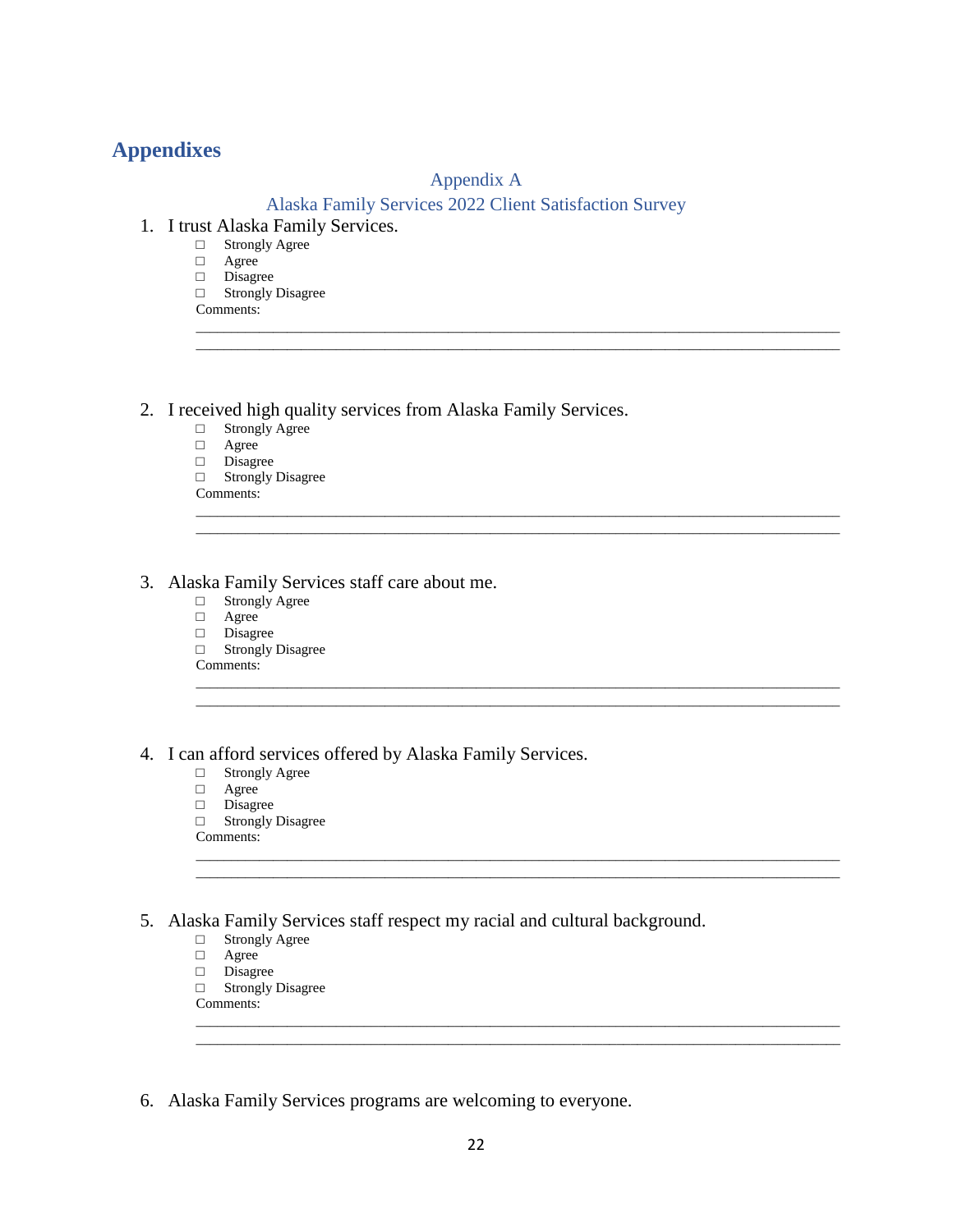| $\mathsf{L}$ | <b>Strongly Agree</b>    |
|--------------|--------------------------|
| п            | Agree                    |
| п            | Disagree                 |
| H            | <b>Strongly Disagree</b> |
|              | Comments:                |

7. Alaska Family Services provided me with and/or connected me to the services that I needed.

 $\Box$  $\Box$ 

- □ Strongly Agree
- □ Agree
- □ Disagree
- □ Strongly Disagree
- Comments:  $\Box$
- 8. The services I received at Alaska Family Services strengthened my identified family unit.

 $\Box$ 

 $\Box$  $\Box$ 

 $\overline{\phantom{a}}$  , and the contribution of the contribution of the contribution of the contribution of the contribution of the contribution of the contribution of the contribution of the contribution of the contribution of the  $\overline{\phantom{a}}$  , and the contribution of the contribution of the contribution of the contribution of the contribution of the contribution of the contribution of the contribution of the contribution of the contribution of the

 $\Box$  $\Box$ 

- □ Strongly Agree
- □ Agree
- □ Disagree
- □ Strongly Disagree
- □ My family was not involved in the services I received. Comments:
- 9. The experiences that I had with Alaska Family Services helped me make positive changes in my life.
	- □ Strongly Agree
	- □ Agree
	- □ Disagree
	- □ Strongly Disagree
	- Comments:
- 10. If a friend or family member needed support, I would refer them to Alaska Family Services.
	- □ Strongly Agree
	- □ Agree
	- □ Disagree
	- □ Strongly Disagree
	- Comments:

#### *Demographic Questions*

- 1. What is your age in years?
	- □ Under 18
	- $\Box$  18 24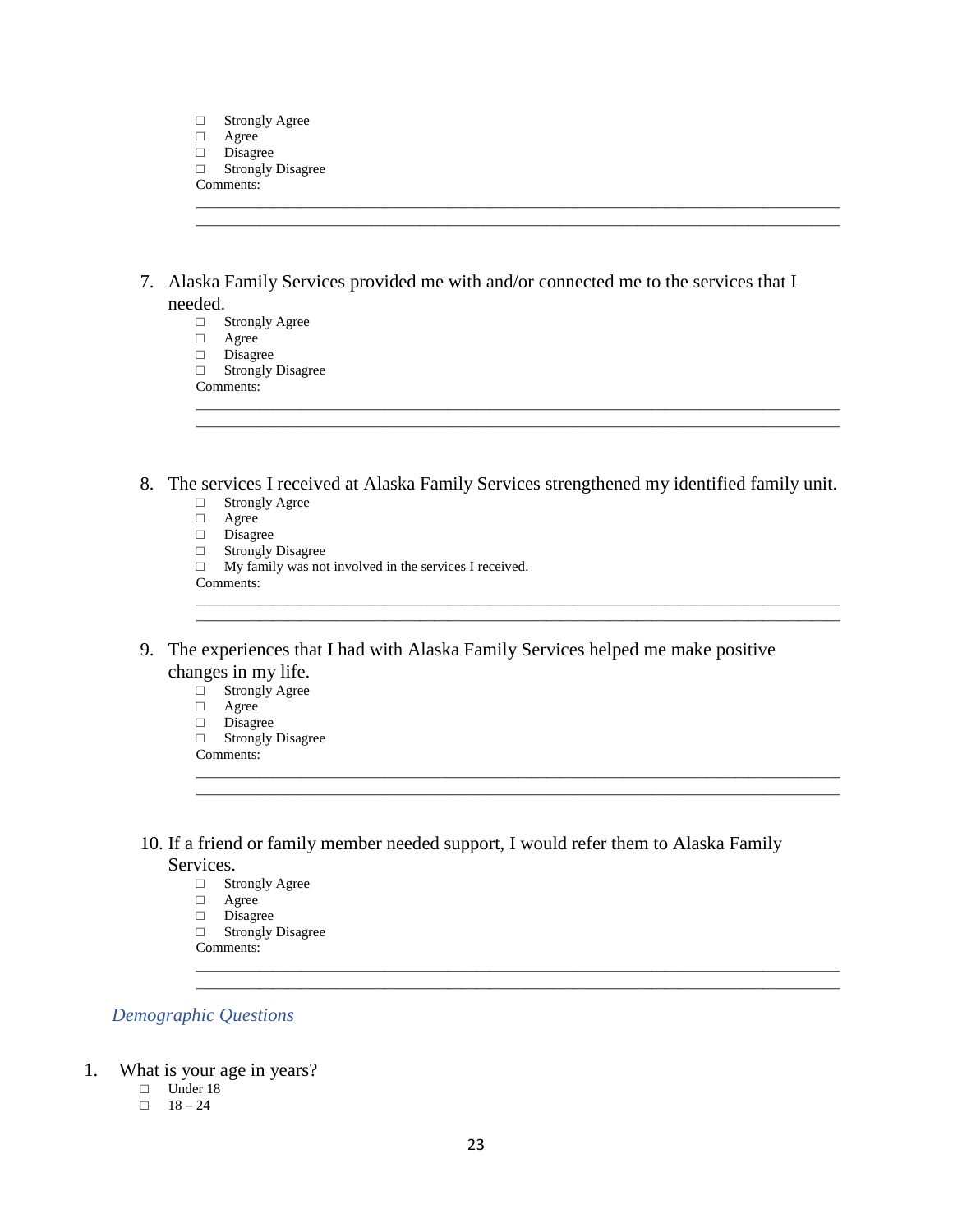- $\Box$  25 34
- $\Box$  35 44
- $\Box$  45 54
- $\Box$  55 64
- $\Box$  65 + □ I prefer not to answer.

### 2. With which gender(s) do you most identify? [select all that apply]

- □ Man
- □ Woman
- □ Non-binary
- □ Another option not listed here. Please specify: \_\_\_\_\_\_\_\_\_\_\_\_\_\_\_\_\_\_\_\_\_\_\_\_\_\_\_\_\_\_
- □ I prefer not to answer this question.

### 3. Would you be interested in programming specific to the LGBTQ+ community?

- □ No
- □ Yes
- $\Box$  If yes, what programming would you like offered.  $\Box$

#### 4. Where do you live?

- □ Wasilla
- □ Palmer
- □ Talkeetna
- □ Chickaloon
- □ Willow
- $\square \qquad \mbox{Cordova} \\ \square \qquad \mbox{Valdez}$
- □ Valdez
- □ Seward
- Anchorage
- □ Kenai
- □ Homer
- $\Box$  Other (please specify)  $\Box$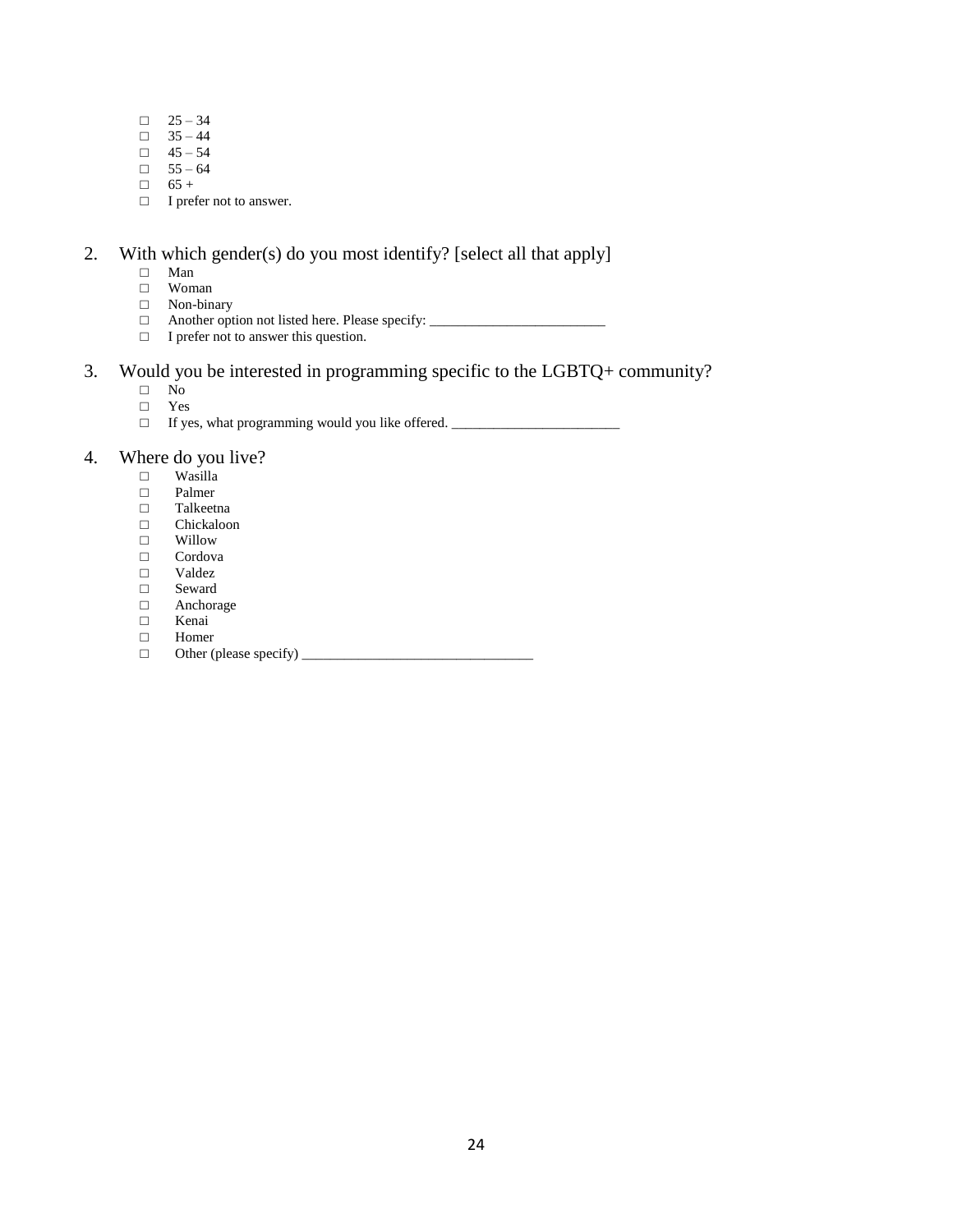#### 5. Which categories best describe you? [select all that apply]

- □ American Indian or Alaska Native—For example, Tlingit, Athabaskan, Blackfeet Nation
- □ Asian—For example, Chinese, Filipino, Vietnamese, Korean
- □ Black or African American—For example, Jamaican, Haitian, Nigerian
- □ Hispanic or Latino—For example, Mexican or Mexican American, Cuban, Salvadoran
- □ Middle Eastern or North African—For example, Lebanese, Iranian, Egyptian
- □ Native Hawaiian or Other Pacific Islander—For example, Native Hawaiian, Samoan, Tongan
- □ White—For example, German, Irish, English
- $\Box$  Another race, ethnicity or origin, please specify:
- □ I prefer not to answer this question.

#### 6. What programs have you used at Alaska Family Services? [select all that apply]

- □ Alcohol Safety Action Program (ASAP)
- □ Behavioral Health Treatment Center
- □ Child Care Assistance Wasilla
- □ Child Care Assistance Anchorage
- □ Circles of Support
- □ Domestic Violence and Sexual Assault Services (victim services)
- □ Family Support
- □ Family Contact
- □ Parents as Teachers
- □ FIT Court
- □ Batters Intervention Program
- □ Anger Management
- □ Legal Advocate
- □ WIC Palmer
- $\Box$  WIC Wasilla
- □ WIC Kenai □ WIC – Homer
- 
- $\Box$  WIC Seward<br>  $\Box$  Breastfeeding I
- Breastfeeding Peer Counselors □ Work Services & Job Development
- □ Special Santa
- □ Thanksgiving Baskets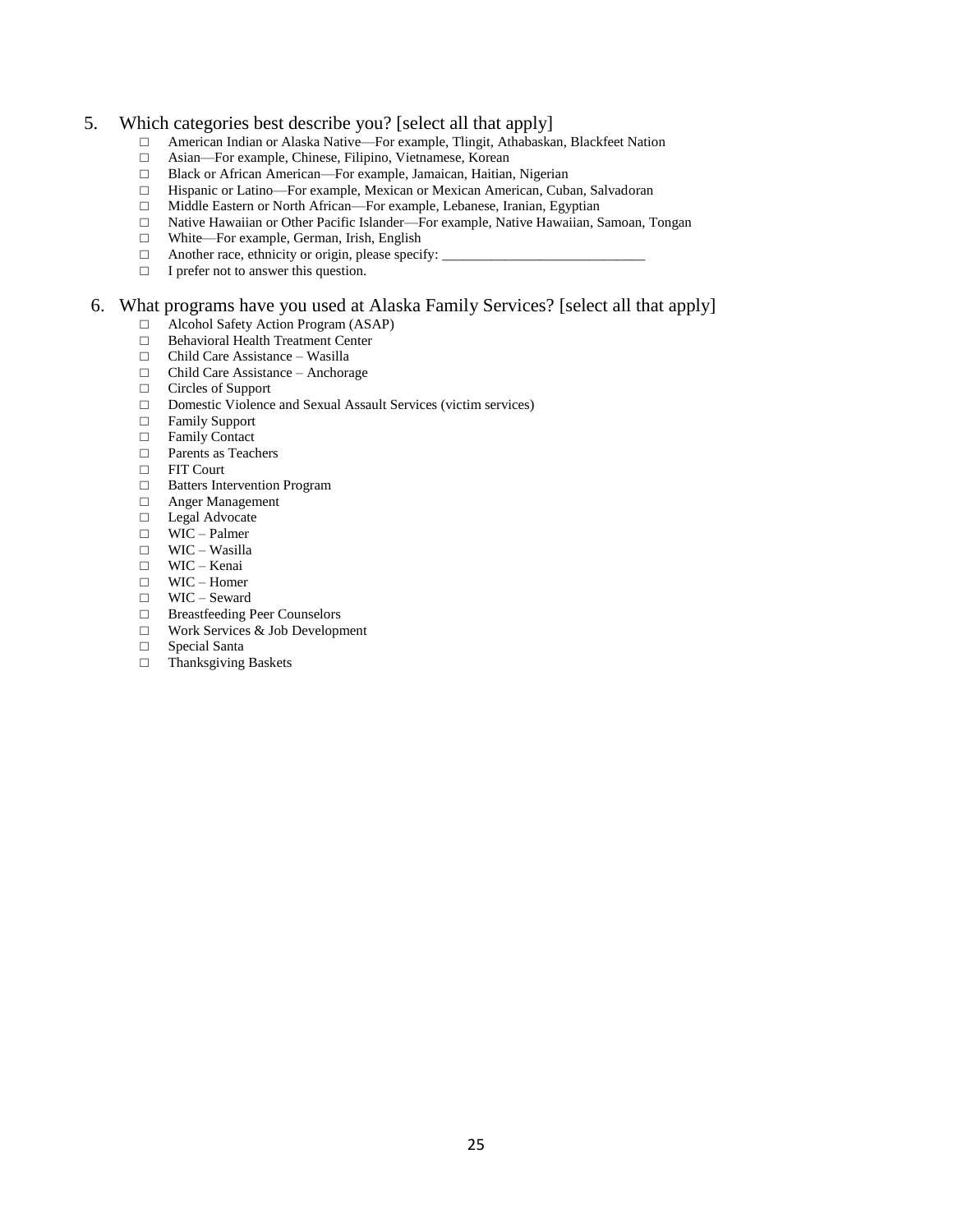#### *Raffle Entry*

If you would like to be entered into the raffle for a \$50 Fred Meyer gift card, please provide your name and email address. Your name will not be connected to your survey answers.

1. Name: \_\_\_\_\_\_\_\_\_\_\_\_\_\_\_\_\_\_\_\_\_\_\_\_\_\_\_\_\_\_\_\_\_\_\_\_\_\_\_\_\_\_

2. Email Address: \_\_\_\_\_\_\_\_\_\_\_\_\_\_\_\_\_\_\_\_\_\_\_\_\_\_\_\_\_\_\_\_\_\_\_\_

Thank you for helping AFS learn and improve! Your input matters to us.

Like and follow our Facebook page!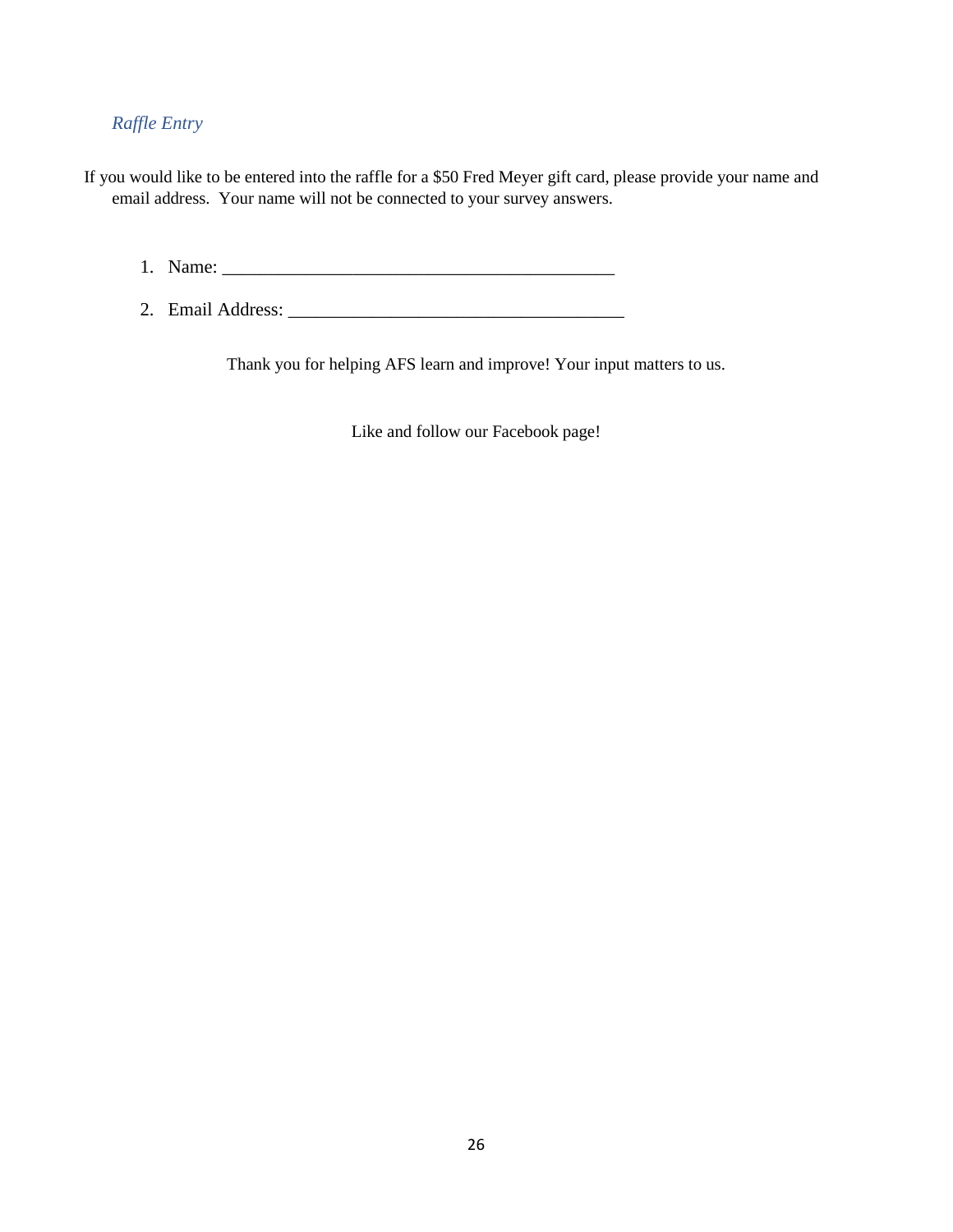## Appendix B

\_\_\_\_\_\_\_\_\_\_\_\_\_\_\_\_\_\_\_\_\_\_\_\_\_\_\_\_\_\_\_\_\_\_\_\_\_\_\_\_\_\_\_\_\_\_\_\_\_\_\_\_\_\_\_\_\_\_\_\_\_\_\_\_\_\_\_\_\_\_\_\_\_\_\_\_\_\_

\_\_\_\_\_\_\_\_\_\_\_\_\_\_\_\_\_\_\_\_\_\_\_\_\_\_\_\_\_\_\_\_\_\_\_\_\_\_\_\_\_\_\_\_\_\_\_\_\_\_\_\_\_\_\_\_\_\_\_\_\_\_\_\_\_\_\_\_\_\_\_\_\_\_\_\_\_\_

\_\_\_\_\_\_\_\_\_\_\_\_\_\_\_\_\_\_\_\_\_\_\_\_\_\_\_\_\_\_\_\_\_\_\_\_\_\_\_\_\_\_\_\_\_\_\_\_\_\_\_\_\_\_\_\_\_\_\_\_\_\_\_\_\_\_\_\_\_\_\_\_\_\_\_\_\_

\_\_\_\_\_\_\_\_\_\_\_\_\_\_\_\_\_\_\_\_\_\_\_\_\_\_\_\_\_\_\_\_\_\_\_\_\_\_\_\_\_\_\_\_\_\_\_\_\_\_\_\_\_\_\_\_\_\_\_\_\_\_\_\_\_\_\_\_\_\_\_\_\_\_\_\_

#### Family Support and Preservation Program (FSPP) Program Specific Questions

- <span id="page-26-0"></span>1. I feel the environment is clean and organized.
	- □ Strongly Agree
	- □ Agree
	- □ Disagree
	- □ Strongly Disagree
	- Comments:
- 2. I am able to contact Alaska Family Services' Family Support and Preservation staff easily.
	- □ Strongly Agree
	- □ Agree
	- □ Disagree
	- □ Strongly Disagree Comments:
- 3. Alaska Family Services' Family Support and Preservation staff work around my schedule and that of my children.
	- □ Strongly Agree
	- □ Agree
	- □ Disagree
	- □ Strongly Disagree Comments:
- 4. The skills and techniques taught to me by Alaska Family Services' Family Support and Preservation staff were helpful.
	- □ Strongly Agree
	- □ Agree
	- □ Disagree
	- □ Strongly Disagree
		- Comments: